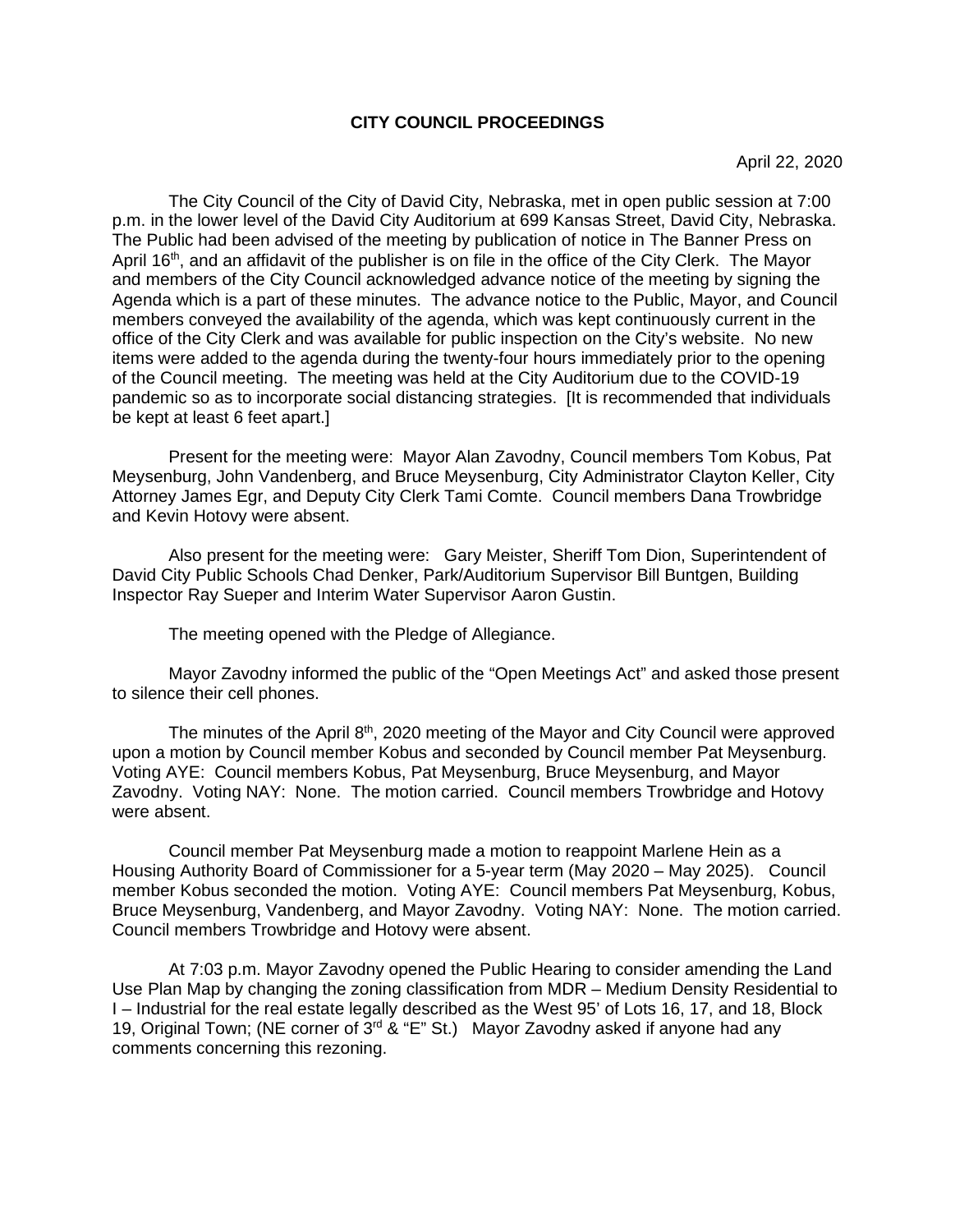Building Inspector Ray Sueper said, "The only thing that you may want to consider is your parking requirements for a warehouse in an Industrial zone. It involves unloading space for a semi and that type of thing."

Deputy City Clerk Comte said, "The Planning Commission did not think that was an issue."

Building Inspector Ray Sueper said, "You also have the parking in the middle of the street there, that is accessible for off hours for that loading zone, but technically I'm not supposed to count that as the loading zone should be on site"

Mayor Zavodny said, "But, for the purposes of rezoning, can we address that in the permit process?"

Building Inspector Ray Sueper said, "Yes."

Hearing no other comments, Mayor Zavodny closed the Public Hearing at 7:05 p.m.

Council member Vandenberg introduced Ordinance No. 1344 amending the Land Use Plan Map by changing the zoning classification from MDR – Medium Density Residential to  $I -$ Industrial for the real estate legally described as the West 95' of Lots 16, 17, and 18, Block 19, Original Town; (NE corner of  $3^{rd}$  & "E" St.) Mayor Zavodny read Ordinance No. 1344 by title. Council member Vandenberg made a motion to suspend the statutory rule that requires an Ordinance to be read on three separate days. Council member Pat Meysenburg seconded the motion. Voting AYE: Council members Vandenberg, Kobus, Bruce Meysenburg, Pat Meysenburg, and Mayor Zavodny. Voting NAY: None. The motion carried. Council members Hotovy and Trowbridge were absent.

Council member Vandenberg made a motion to pass Ordinance No. 1344 on the  $3<sup>rd</sup>$  and final reading. Council member Pat Meysenburg seconded the motion. Voting AYE: Council members Vandenberg, Bruce Meysenburg, Pat Meysenburg, Kobus and Mayor Zavodny. Voting NAY: None. The motion carried and Ordinance No. 1344 was passed on  $3<sup>rd</sup>$  and final reading as follows:

## **ORDINANCE NO. 1344**

AN ORDINANCE TO AMEND THE FUTURE LAND USE MAP BY CHANGING THE ZONING CLASSIFICATION FROM MDR – MEDIUM DENSITY RESIDENTIAL TO I – INDUSTRIAL, FOR THE FOLLOWING REAL ESTATE: WEST 95' OF LOTS 16, 17, AND 18, BLOCK 19, ORIGINAL TOWN; REPEALING ANY ORDINANCES IN CONFLICT HEREWITH; DESCRIBING THE TIME WHEN THIS ORDINANCE SHALL BE IN FULL FORCE AND EFFECT, AND PROVIDING FOR PUBLICATION OF THE ORDINANCE IN PAMPHLET FORM.

BE IT ORDAINED BY THE MAYOR AND CITY COUNCIL OF THE CITY OF DAVID CITY, NEBRASKA:

Section 1. That the Future Land Use Map be amended as follows: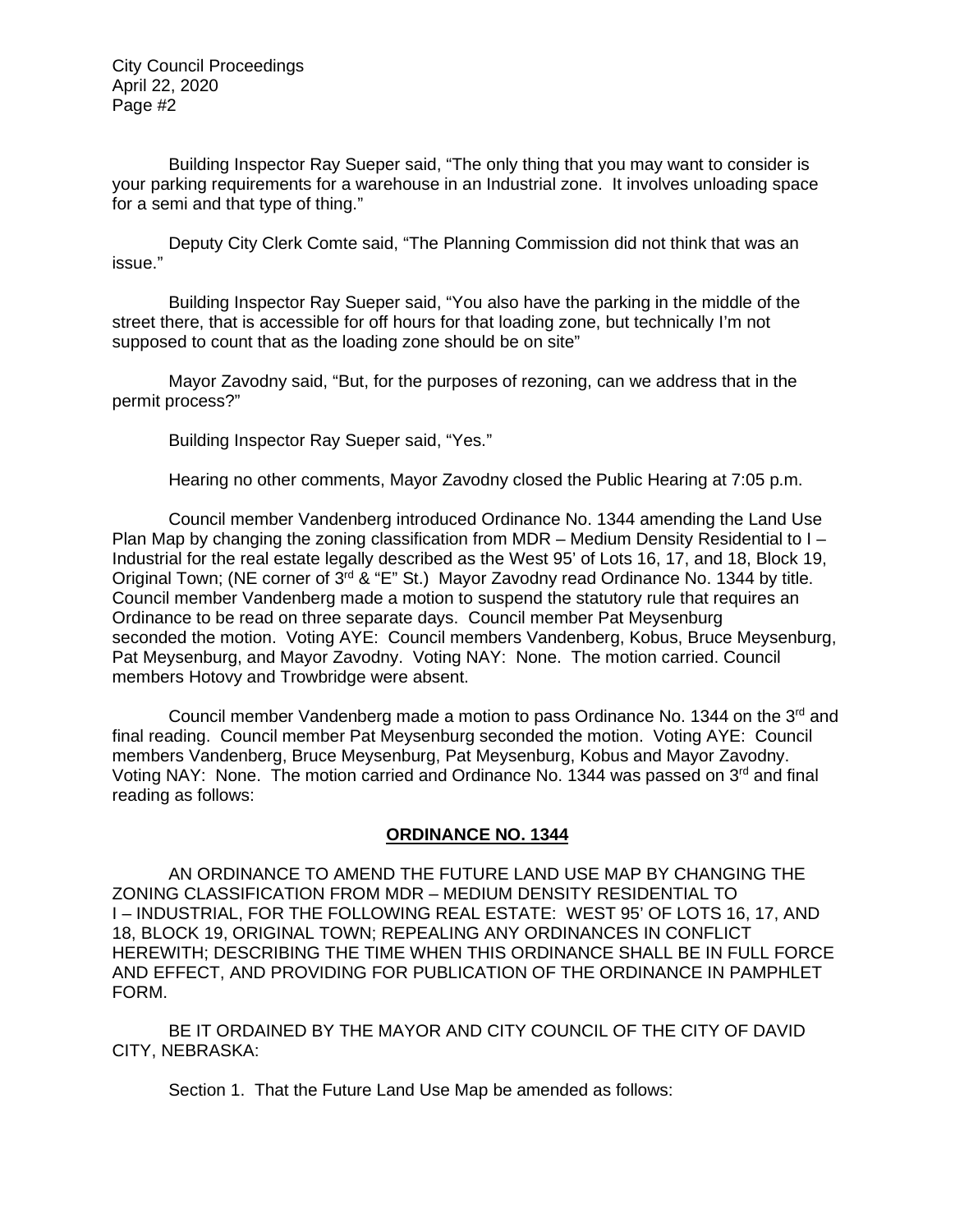> a. To amend the following property from MDR – Medium Density Residential to I – Industrial for the West 95' of Lots 16, 17, and 18, Block 19, Original Town;



Section 2. That any ordinance or section of any ordinance passed and approved prior to the passage, approval, and publication or posting of this ordinance and in conflict with its provisions, is hereby appealed.

 Section 3. This ordinance shall be published in pamphlet form and shall be in full force and effect from and after its passage, approval, and publication as provided by law.

Passed and adopted this 22<sup>nd</sup> day of April, 2020.

Mayor Alan Zavodny

Deputy City Clerk Tami Comte

At 7:08 p.m. Mayor Zavodny opened the Public Hearing to consider amending the Official Zoning Map by changing the zoning classification from R-2 Two Family Residential to I-1 Light Industrial for the real estate legally described as the West 95' of Lots 16, 17, and 18, Block 19, Original Town. (NE corner of  $3<sup>rd</sup>$  & "E" St.) Mayor Zavodny asked if anyone had any comments concerning this rezoning. Hearing none, Mayor Zavodny closed the Public Hearing at 7:09 p.m.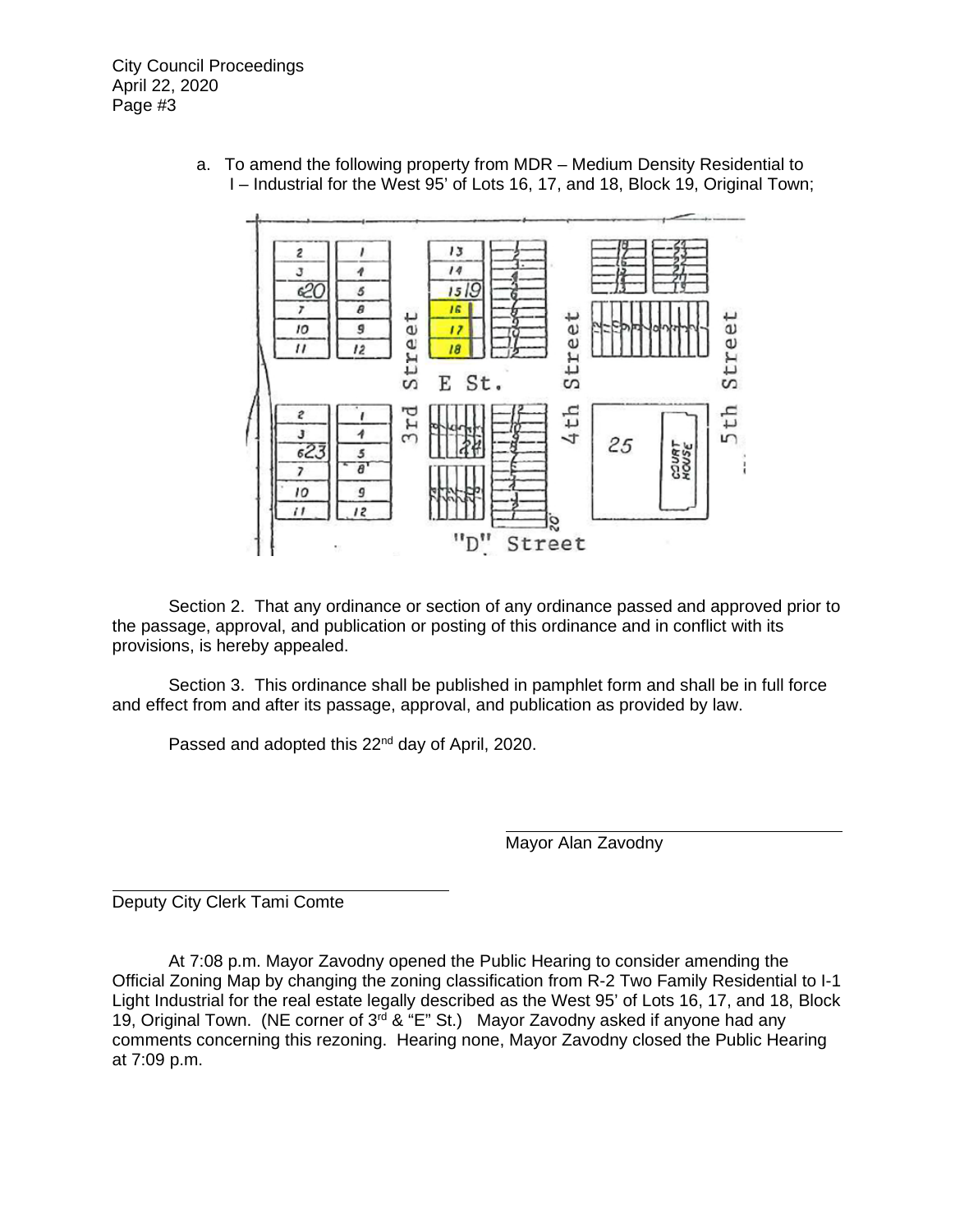Council member Vandenberg introduced Ordinance No. 1345 amending the Official Zoning Map by changing the zoning classification from R-2 Two Family Residential to I-1 Light Industrial for the real estate legally described as the West 95' of Lots 16, 17, and 18, Block 19, Original Town; (NE corner of 3<sup>rd</sup> & "E" St.) Mayor Zavodny read Ordinance No. 1345 by title. Council member Vandenberg made a motion to suspend the statutory rule that requires an Ordinance to be read on three separate days. Council member Pat Meysenburg seconded the motion. Voting AYE: Council members Pat Meysenburg, Vandenberg, Bruce Meysenburg, Kobus, and Mayor Zavodny. Voting NAY: None. The motion carried. Council members Trowbridge and Hotovy were absent.

Council member Vandenberg made a motion to pass Ordinance No. 1345 on the 3<sup>rd</sup> and final reading. Council member Pat Meysenburg seconded the motion. Voting AYE: Council members Vandenberg, Bruce Meysenburg, Pat Meysenburg, Kobus and Mayor Zavodny. Voting NAY: None. Council members Trowbridge and Hotovy were absent. The motion carried and Ordinance No. 1345 was passed on  $3<sup>rd</sup>$  and final reading as follows:

# **ORDINANCE NO. 1345**

AN ORDINANCE TO AMEND THE OFFICIAL ZONING MAP BY CHANGING THE ZONING CLASSIFICATION FROM R-2 TWO FAMILY RESIDENTIAL TO I-1 LIGHT INDUSTRIAL, FOR THE FOLLOWING REAL ESTATE: WEST 95' OF LOTS 16, 17, AND 18, BLOCK 19, ORIGINAL TOWN; REPEALING ANY ORDINANCES IN CONFLICT HEREWITH; DESCRIBING THE TIME WHEN THIS ORDINANCE SHALL BE IN FULL FORCE AND EFFECT, AND PROVIDING FOR PUBLICATION OF THE ORDINANCE IN PAMPHLET FORM.

BE IT ORDAINED BY THE MAYOR AND CITY COUNCIL OF THE CITY OF DAVID CITY, NEBRASKA:

Section 1. That the Official Zoning Map be amended as follows:

a. To amend the following property from R-2 Two Family Residential to I-1 Light Industrial for the West 95' of Lots 16, 17, and 18, Block 19, Original Town;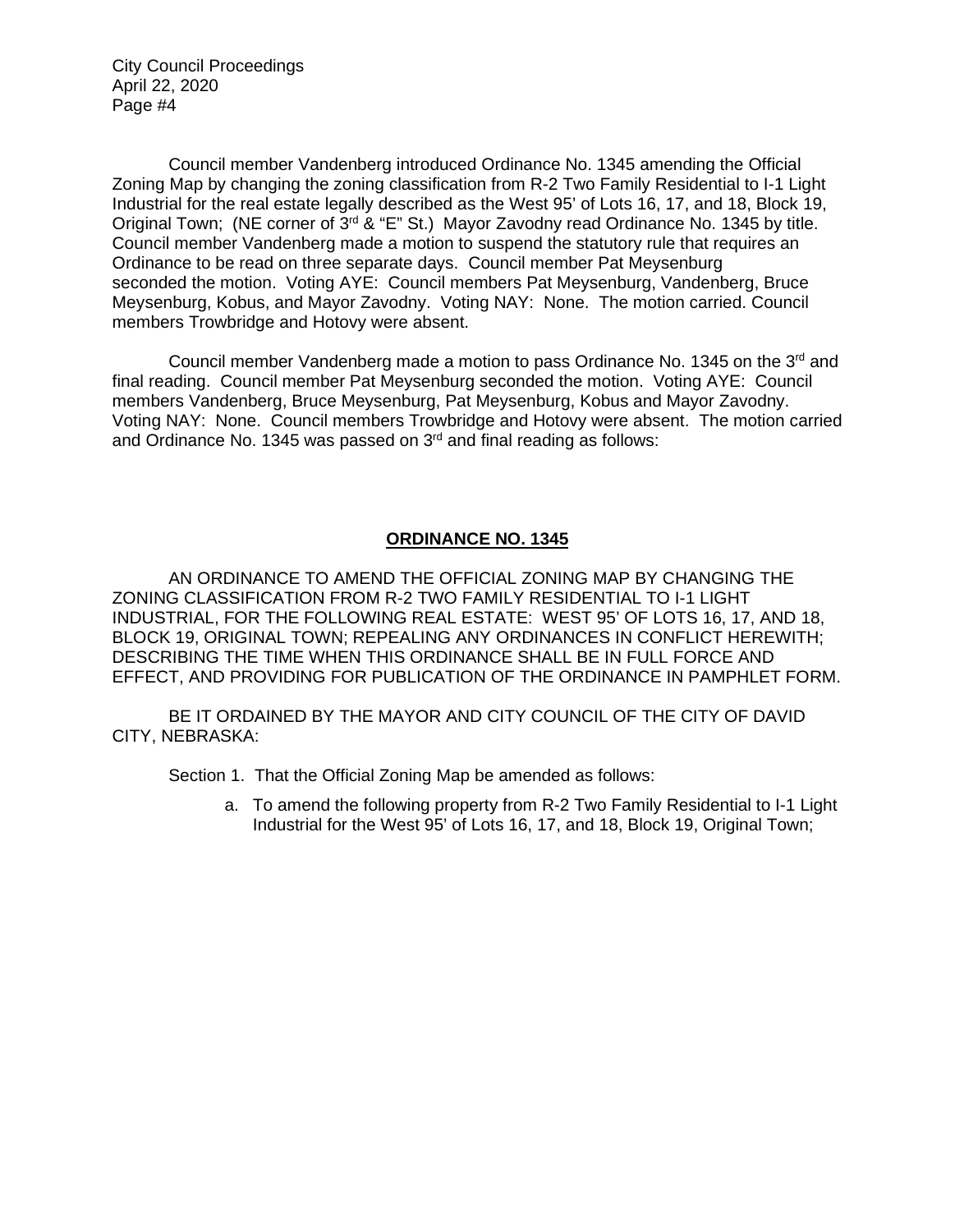

Section 2. That any ordinance or section of any ordinance passed and approved prior to the passage, approval, and publication or posting of this ordinance and in conflict with its provisions, is hereby appealed.

 Section 3. This ordinance shall be published in pamphlet form and shall be in full force and effect from and after its passage, approval, and publication as provided by law.

Passed and adopted this 22<sup>nd</sup> day of April, 2020.

Mayor Alan Zavodny

Deputy City Clerk Tami Comte

At 7:11 p.m. Mayor Zavodny opened the Public Hearing to consider amending the Land Use Plan Map by changing the zoning classification from MDR – Medium Density Residential to HDR – High Density Residential for the real estate legally described as Lot 1 and the North 10' of Lot 4, all in Block 8, Litty's 1<sup>st</sup> Addition; (SW corner of  $5<sup>th</sup>$  & "I");

Mayor Zavodny asked if anyone had any comments concerning this rezoning. Hearing none, Mayor Zavodny closed the Public Hearing at 7:12 p.m.

Council member Vandenberg introduced Ordinance No. 1346 amending the Land Use Plan Map by changing the zoning classification from MDR – Medium Density Residential to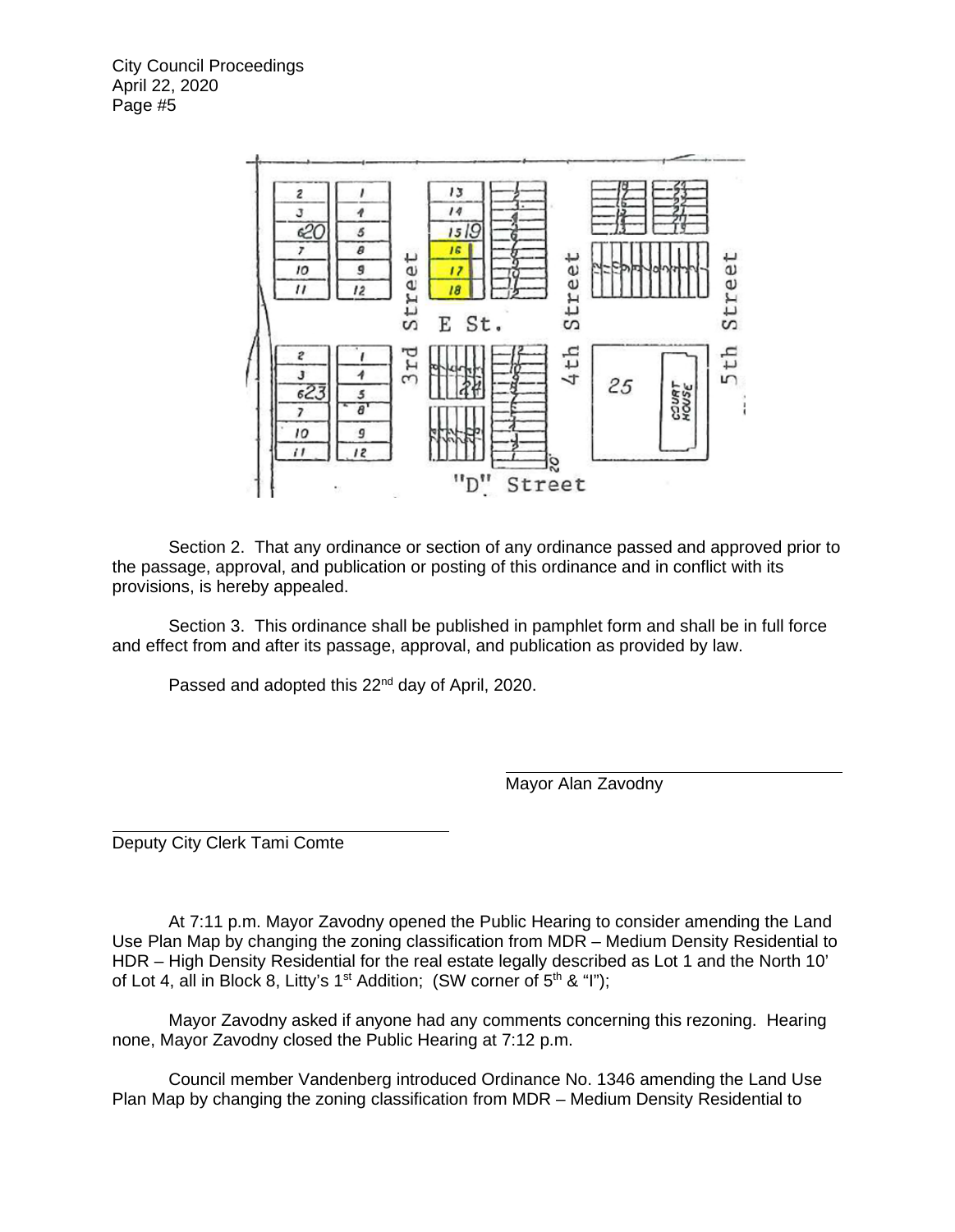HDR – High Density Residential for the real estate legally described as Lot 1 and the North 10' of Lot 4, all in Block 8, Litty's 1<sup>st</sup> Addition; (SW corner of  $5<sup>th</sup>$  & "I") Mayor Zavodny read Ordinance No. 1346 by title. Council member Vandenberg made a motion to suspend the statutory rule that requires an Ordinance to be read on three separate days. Council member Pat Meysenburg seconded the motion. Voting AYE: Council members Vandenberg, Kobus, Bruce Meysenburg, Pat Meysenburg, and Mayor Zavodny. Voting NAY: None. The motion carried. Council members Trowbridge and Hotovy were absent.

Council member Vandenberg made a motion to pass Ordinance No. 1346 on the 3rd and final reading. Council member Bruce Meysenburg seconded the motion. Voting AYE: Council members Vandenberg, Bruce Meysenburg, Pat Meysenburg, Kobus and Mayor Zavodny. Voting NAY: None. Council members Hotovy and Trowbridge were absent. The motion carried and Ordinance No. 1346 was passed on  $3<sup>rd</sup>$  and final reading as follows:

# **ORDINANCE NO. 1346**

AN ORDINANCE TO AMEND THE FUTURE LAND USE MAP BY CHANGING THE ZONING CLASSIFICATION FROM MDR – MEDIUM DENSITY RESIDENTIAL TO HDR – HIGH DENSITY RESIDENTIAL, FOR THE REAL ESTATE LEGALLY DESCRIBED AS LOT 1 AND THE NORTH 10' OF LOT 4, BLOCK 8, LITTY'S 1<sup>ST</sup> ADDITION; REPEALING ANY ORDINANCES IN CONFLICT HEREWITH; DESCRIBING THE TIME WHEN THIS ORDINANCE SHALL BE IN FULL FORCE AND EFFECT, AND PROVIDING FOR PUBLICATION OF THE ORDINANCE IN PAMPHLET FORM.

BE IT ORDAINED BY THE MAYOR AND CITY COUNCIL OF THE CITY OF DAVID CITY, NEBRASKA:

Section 1. That the Future Land Use Map be amended as follows:

a. To amend the following property from MDR – Medium Density Residential to HDR – High Density Residential for Lot 1 and the North 10' of Lot 4, all in Block 8, Litty's 1<sup>st</sup> Addition;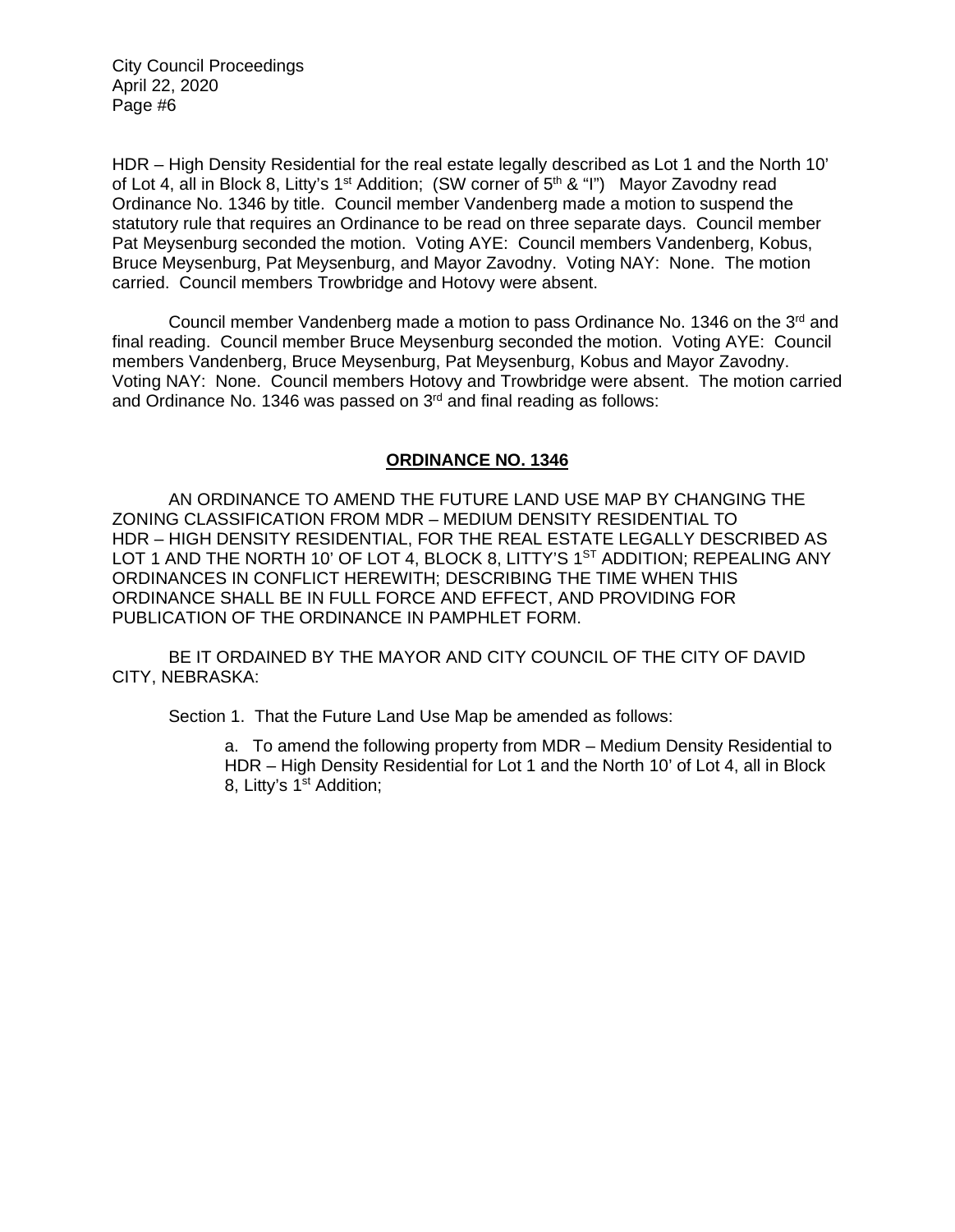

Section 2. That any ordinance or section of any ordinance passed and approved prior to the passage, approval, and publication or posting of this ordinance and in conflict with its provisions, is hereby appealed.

 Section 3. This ordinance shall be published in pamphlet form and shall be in full force and effect from and after its passage, approval, and publication as provided by law.

Passed and adopted this 22<sup>nd</sup> day of April, 2020.

Mayor Alan Zavodny

Deputy City Clerk Tami Comte

Council member Trowbridge arrived at 7:14 p.m.

At 7:14 p.m. Mayor Zavodny opened the Public Hearing to consider amending the Official Zoning Map by changing the zoning classification from R-2 Two Family Residential to R-3 Multi Family Residential for the real estate legally described as Lot 1 and the North 10' of Lot 4, all in Block 8, Litty's 1<sup>st</sup> Addition; (SW corner of  $5<sup>th</sup>$  & "I") Mayor Zavodny asked if anyone had any comments concerning this rezoning. Hearing none, Mayor Zavodny closed the Public Hearing at 7:14 p.m.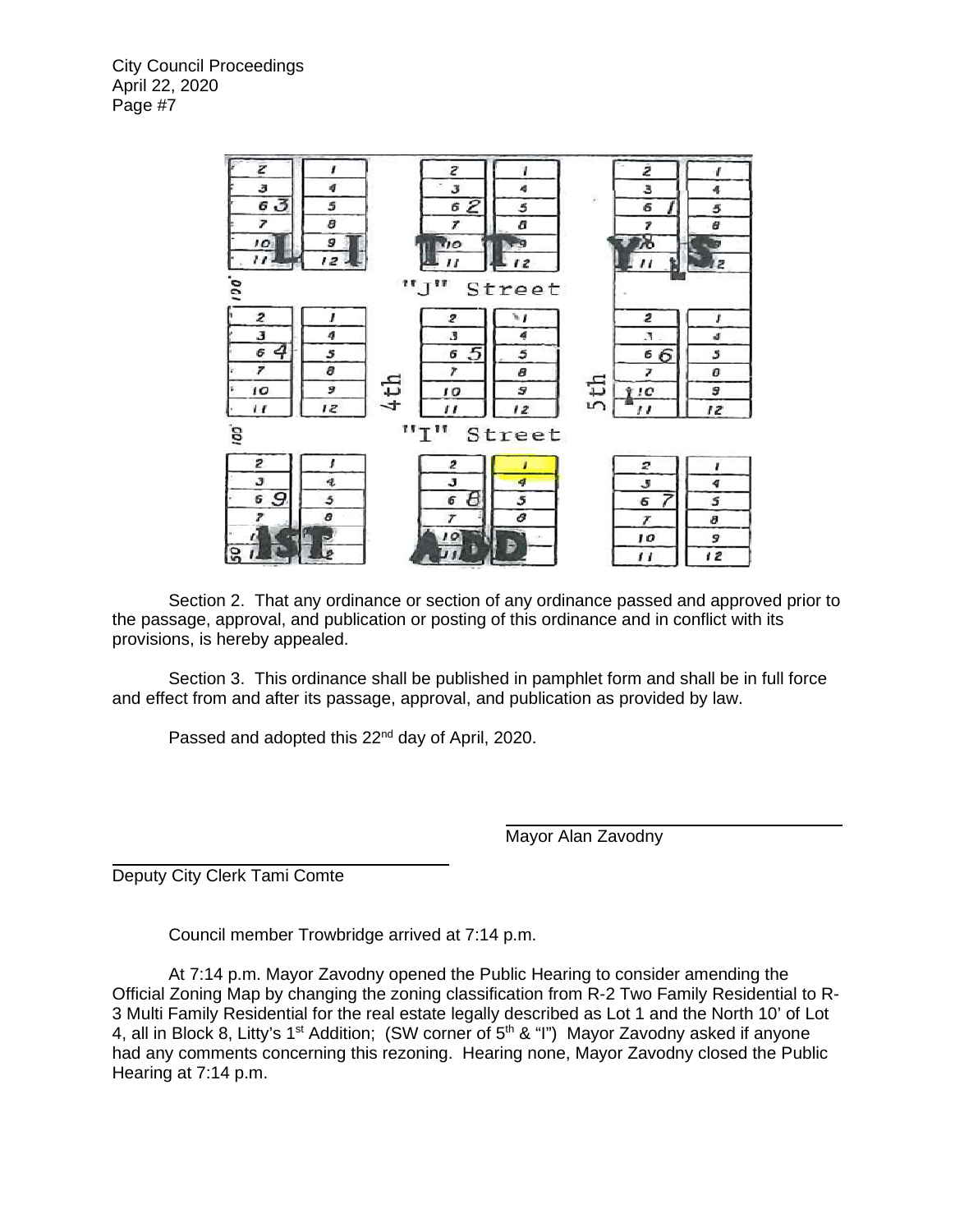Council member Vandenberg introduced Ordinance No. 1347 amending the Official Zoning Map by changing the zoning classification from R-2 Two Family Residential to R-3 Multi Family Residential for the real estate legally described as Lot 1 and the North 10' of Lot 4, all in Block 8, Litty's 1<sup>st</sup> Addition; (SW corner of  $5<sup>th</sup>$  & "I") Mayor Zavodny read Ordinance No. 1347 by title. Council member Vandenberg made a motion to suspend the statutory rule that requires an Ordinance to be read on three separate days. Council member Pat Meysenburg seconded the motion. Voting AYE: Council members Bruce Meysenburg, Kobus, Pat Meysenburg, Vandenberg, and Trowbridge. Voting NAY: None. The motion carried. Council member Hotovy was absent.

Council member Vandenberg made a motion to pass Ordinance No. 1347 on the  $3<sup>rd</sup>$  and final reading. Council member Bruce Meysenburg seconded the motion. Voting AYE: Council members Bruce Meysenburg, Pat Meysenburg, Vandenberg, Trowbridge and Kobus. Voting NAY: None. Council member Hotovy was absent. The motion carried and Ordinance No. 1347 was passed on 3<sup>rd</sup> and final reading as follows:

# **ORDINANCE NO. 1347**

AN ORDINANCE TO AMEND THE OFFICIAL ZONING MAP BY CHANGING THE ZONING CLASSIFICATION FROM R-2 TWO FAMILY RESIDENTIAL TO R-3 MULTI FAMILY RESIDENTIAL FOR THE REAL ESTATE LEGALLY DESCRIBED AS LOT 1 AND THE NORTH 10' OF LOT 4, BLOCK 8, LITTY'S 1<sup>ST</sup> ADDITION; REPEALING ANY ORDINANCES IN CONFLICT HEREWITH; DESCRIBING THE TIME WHEN THIS ORDINANCE SHALL BE IN FULL FORCE AND EFFECT, AND PROVIDING FOR PUBLICATION OF THE ORDINANCE IN PAMPHLET FORM.

BE IT ORDAINED BY THE MAYOR AND CITY COUNCIL OF THE CITY OF DAVID CITY, NEBRASKA:

Section 1. That the Official Zoning Map be amended as follows:

a. To amend the following property from R-2 Two Family Residential to R-3 Multi-Family Residential for Lot 1 and the North 10' of Lot 4, all in Block 8, Litty's 1<sup>st</sup> Addition;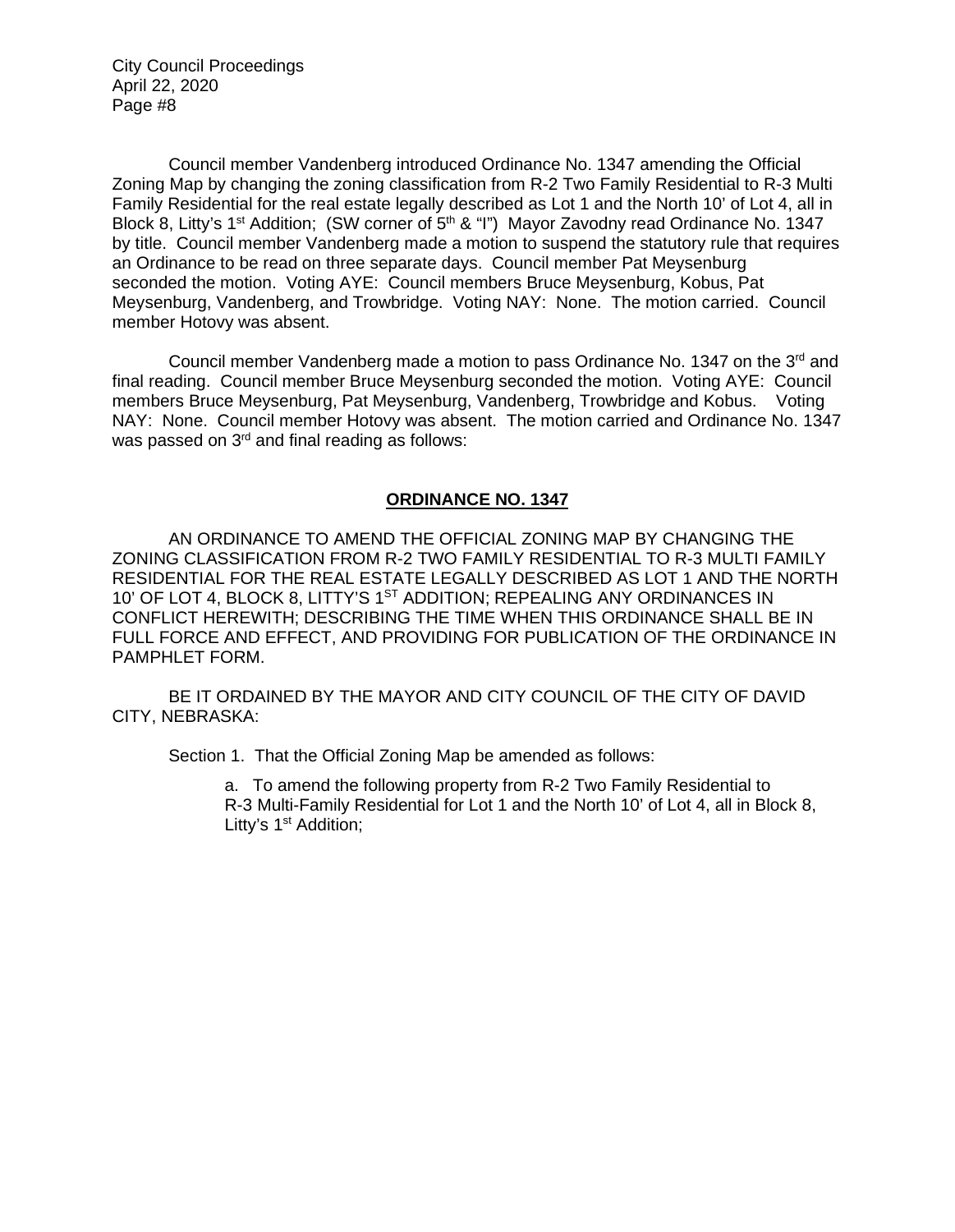

Section 2. That any ordinance or section of any ordinance passed and approved prior to the passage, approval, and publication or posting of this ordinance and in conflict with its provisions, is hereby appealed.

 Section 3. This ordinance shall be published in pamphlet form and shall be in full force and effect from and after its passage, approval, and publication as provided by law.

Passed and adopted this 22<sup>nd</sup> day of April, 2020.

Mayor Alan Zavodny

Deputy City Clerk Tami Comte

Superintendent of David City Public Schools Chad Denker said, "Just a reminder that I came to you a month or two ago asking you to put concrete barriers up on the crosswalk between the Elementary School and the High School. I've got 300 high school kids that cross that street every day for lunch plus full-time preschool kids that cross that as well so we'd like to put up some concrete barriers there at the cross walk. We wouldn't do anything else to the street other than the barriers and we'd put up "Not a Through Street" signs coming from both the east and the west. We know that it's a fairly busy street but we just feel like with over 300 kids using it 180 days out of the school year that at least it's worth the consideration of the Council."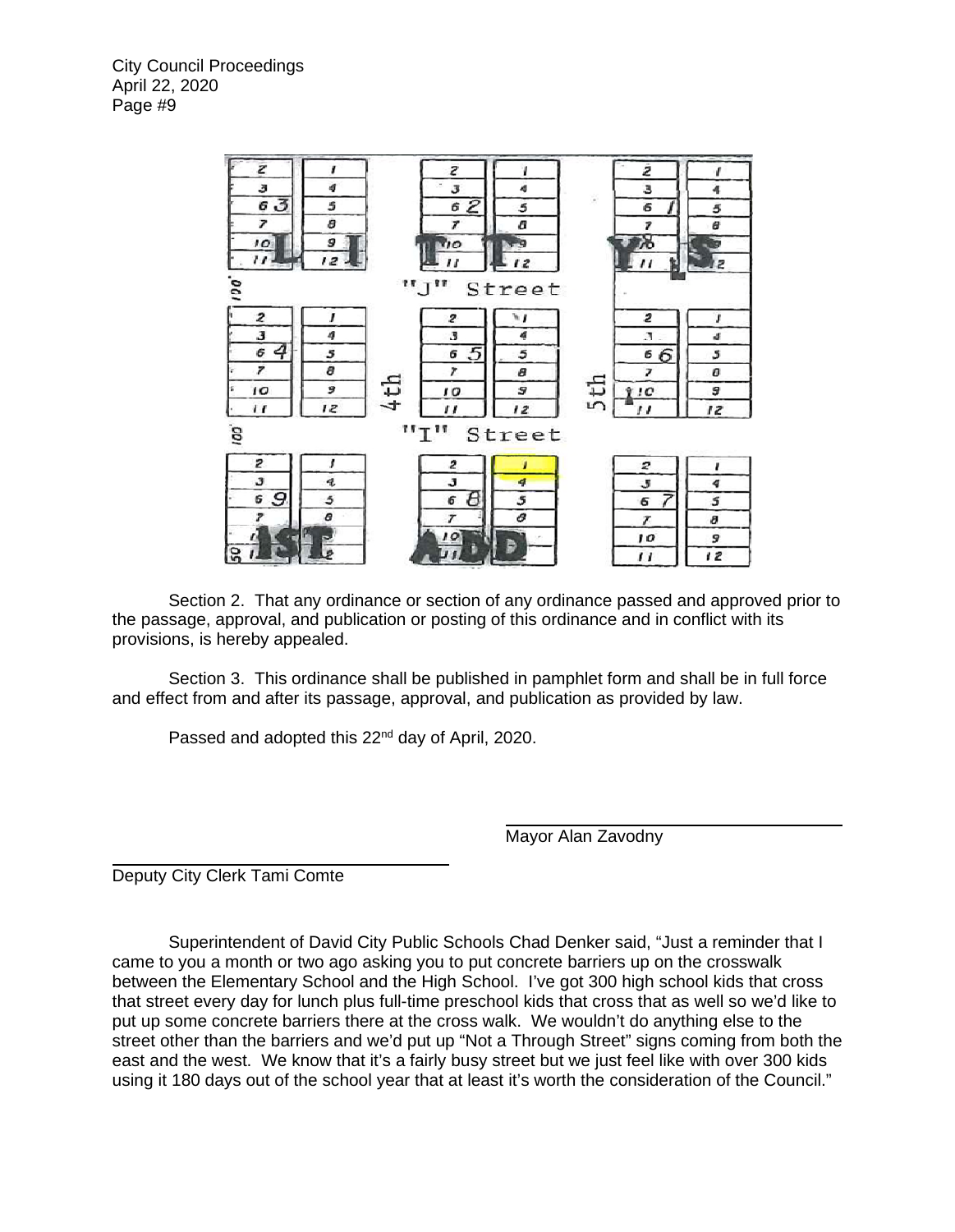Mayor Zavodny said, "I'm going to tell you what's happened in the time that we've been considering this and the development from today, even. I had a citizen come to me and say what if they put in speed bumps or something like that because they think that one of the biggest problems is the speed of the traffic that goes through there, and obviously we can't have law enforcement 24-7. The thing that was most compelling to me, were the people who live on the east end of town because it's a straight shot and it is inconvenient. I certainly understand that concern. Pat Hoeft sent me an email and he said, "You know, that's one of our main power feeds cutting that way through town, and we drive it through storms and stuff and use that street a lot to monitor that whole stretch and to get in there to work on it would be a little bit of a burden." So, that argument made some sense to me. So, whatever you vote, I'm not going to be mad at whichever way it goes, but I'm going to be a hard no at this point. I didn't mind the speed bump idea because I think that it is smart to slow the traffic down, at least, and, I think, at some point, we may have a different consideration down the road. That would be my only argument against considering doing this. Make your counter arguments at this point."

Councilmember Bruce Meysenburg said, "I did have two constituents that called me and voiced their opinion against it. I originally thought that it was a fairly decent proposal but, looking back on it, we were talking about shutting down a street and when my wife went to school there, they were crossing that street and I don't think that anyone has gotten killed. I understand the safety issue and maybe for that time during lunch you could put out crossing guards. Have you tried that before?"

Superintendent Denker said, "We just don't have the manpower to do that. We have two administrators that are overseeing three hundred high school kids at that time, and we have one of them in the elementary supervising lunch there, and then the kids who don't go to lunch over there stay in the commons area at the high school so the other administrator is parked there. So, I just don't have the manpower for an hour and a half over that lunch hour to have crossing guards there."

Council member Bruce Meysenburg said, "Could it be that you could find a retired person or a couple of them?"

Superintendent Denker said, "What I will tell you is that my para's and classified staff that are crossing guards before and after school, there are people that don't listen to them now. They drive right through. If it's not an administrator out there, they don't listen to a para. I understand all of the concerns in the community and if you guys vote it down, I can go back to my constituents and say that I brought it up to the Council and they voted it down. I did my piece. The speed bump idea we had never considered because I didn't know that would even be feasible. If you're running a snow plow down that street....."

Council member Pat Meysenburg said, "I don't think that a speed bump would do any good. The one down at the park doesn't do any good."

Council member Kobus said, "I think that a kid's life is worth more than whoever wants to travel that road. It's just during the school year. During the summer it would be open, right?"

Superintendent Denker said, "We were going to put those concrete barriers like you see on the highway or the interstate."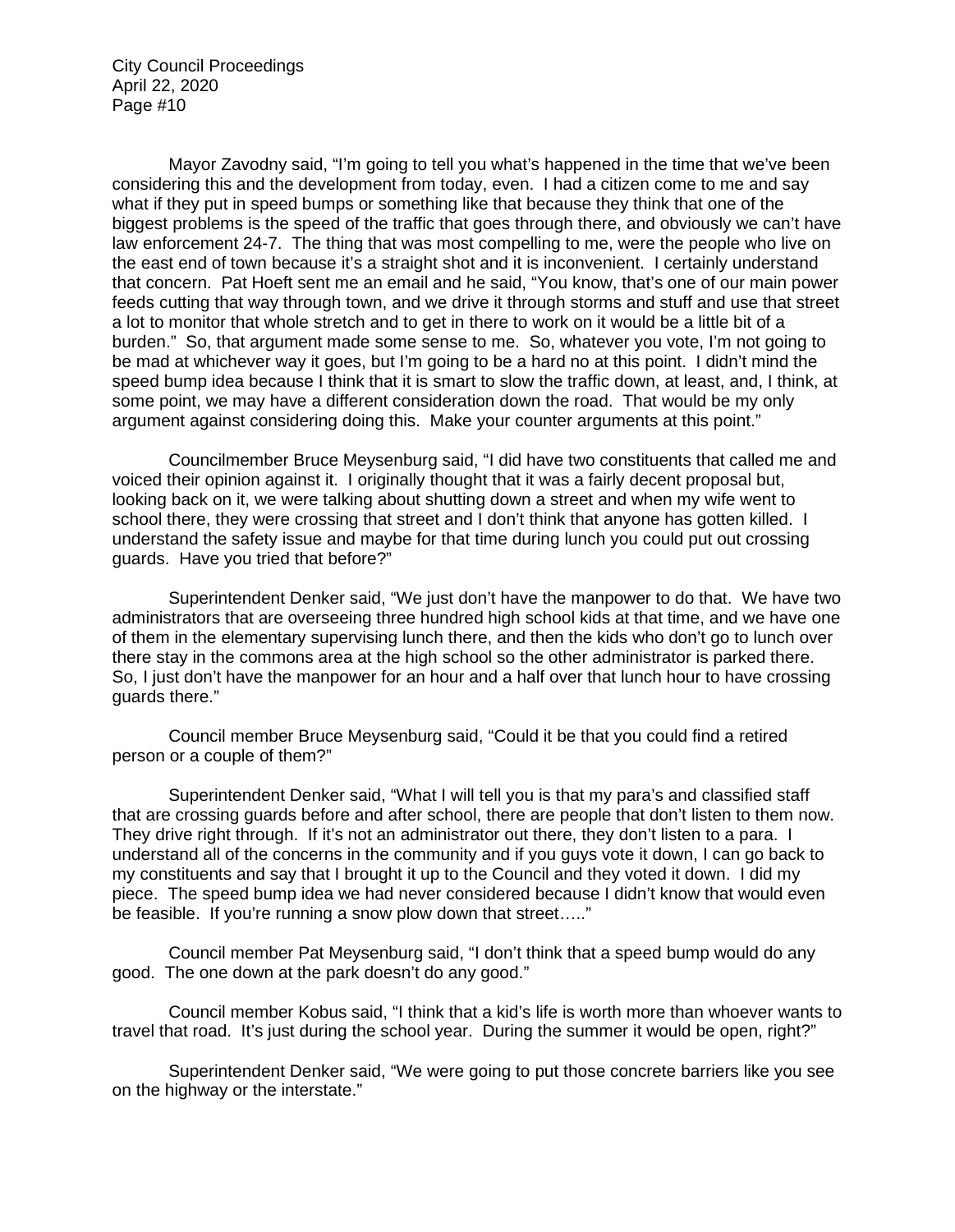Council member Pat Meysenburg said, "I think it would be more of a hassle to take them down and put them back up and it would be confusing."

Gary Meister said, "We poured two concrete speed bumps south of Aquinas' new gym, with the same concern, and anybody that wants to check them out, they'll tear the bottom of your car out if you go over about five miles per hour. The snow plows go right over them. They are permanent. They were going to put these plastic things in that were removable and I said the first time that you hit them with a snow plow there will be nothing left. They plow that and they just go right over and right down."

Mayor Zavodny said, "The last thing that was brought to me today, and I'll be honest, I hadn't even considered it, was slowing down the response of first responders. It would take one of the main routes that gets used to that end of town. I don't know how big of an issue that is. I didn't have any fire department people call me. This person who purportedly talked to fire department people and they had that concern. Again, that concern was not brought directly to me by that community."

Council member Trowbridge said, "I hear a lot of concerns but I don't hear a lot of options coming from those folks. They generally don't have anything. They just don't like change."

Council member Pat Meysenburg said, "It's for the safety of the kids. It's well worth it to close it."

Council member Kobus introduced Resolution 12-2020, allowing David City Public Schools to install barriers and pertinent signage on "E" Street, between David City High School and David City Elementary School, and moved for its passage and approval. Council member Pat Meysenburg seconded the motion. Voting AYE: Council members Pat Meysenburg, Trowbridge and Kobus. Voting NAY: Council members Vandenberg and Bruce Meysenburg. Council member Hotovy was absent. The motion failed. (A Resolution needs a majority of those elected to pass – which is four.) Resolution 12-2020 failed.

City Administrator Clayton Keller stated that Henningsen Foods gave the easements to the City a long, long time ago for the water and sewer lines. Those water lines have been moved to the other side of the street and the sewer line was abandoned a couple of years ago and Henningsen's took those over anyway. So, this is the City just giving those easements back to Henningsen's.

Council member Vandenberg introduced Ordinance No. 1348 releasing/vacating utility easements. Mayor Zavodny read Ordinance No. 1348 by title. Council member Vandenberg made a motion to suspend the statutory rule that requires an Ordinance to be read on three separate days. Council member Trowbridge seconded the motion. Voting AYE: Council members Kobus, Vandenberg, Bruce Meysenburg, Pat Meysenburg, and Trowbridge. Voting NAY: None. The motion carried. Council member Hotovy was absent.

Council member Vandenberg made a motion to pass Ordinance No. 1348 on the 3rd and final reading. Council member Pat Meysenburg seconded the motion. Voting AYE: Council members Vandenberg, Trowbridge, Bruce Meysenburg, Pat Meysenburg, and Kobus. Voting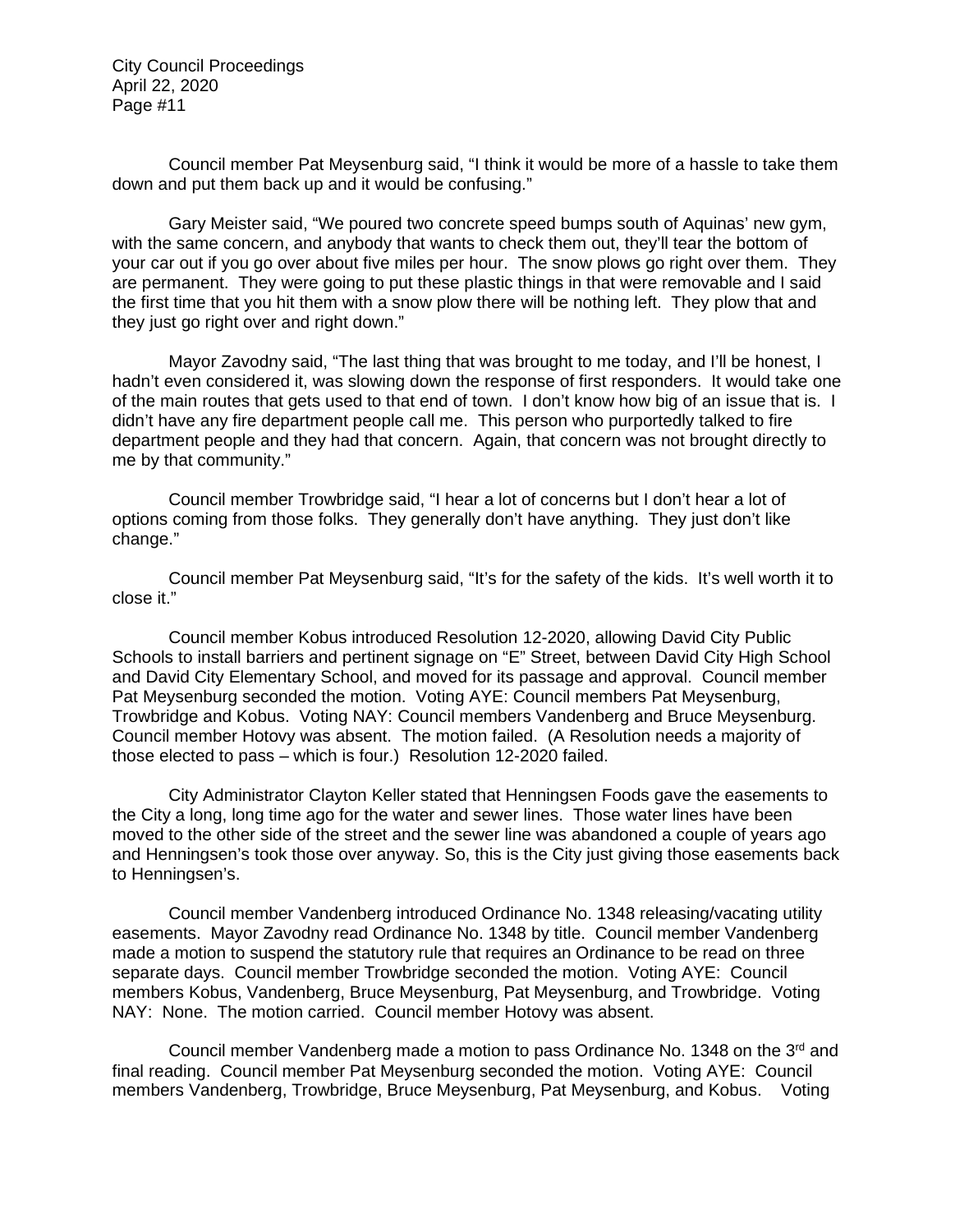NAY: None. Council member Hotovy was absent. The motion carried and Ordinance No. 1348 was passed on 3<sup>rd</sup> and final reading as follows:

## **ORDINANCE NO. 1348**

AN ORDINANCE RELEASING/VACATING UTILITIES EASEMENT; PROVIDING FOR AN EFFECTIVE DATE THEREOF; AND PROVIDING FOR PUBLICATION IN PAMPHLET FORM.

BE IT ORDAINED BY THE MAYOR AND CITY COUNCIL OF THE CITY OF DAVID CITY, NEBRASKA:

SECTION 1: The Mayor and City Council of the City of David City, Nebraska would like to release/vacate the easements for utilities in the Butler County Clerk's Office as follows:

Sewer and water line easement as per dotted line on Exhibit "A" attached hereto and incorporated herein by reference as if fully set forth located on the north line of Lot Thirteen (13), Block Thirty-Three (33), Original Town of David City, Butler County, Nebraska; South side of vacated "D" Street and 3<sup>rd</sup> Street; the North line of Lot One (1), Block Thirty-Four (34), Original Town of David City, Butler County, Nebraska and around the corner of said Lot One (1), Block Thirty-Four (34) in Exhibit "A".

SECTION 2: The Mayor and City Council received a request by Frank Anonia of Henningsen Foods, Inc. Mr. Anonia is requesting that the aforementioned easement be released.

SECTION 3: The utility departments of the City of David City have acknowledged the above-mentioned request and have no objection to the request.

SECTION 4: The Mayor and City Council have found and determined that it is in the best interests of the City and is expedient for the public good to release/vacate said easement for utilities.

SECTION 5: The City of David City hereby releases/vacates the easement for utilities in the Butler County Clerk's Office as follows:

Sewer and water line easement as per dotted line on Exhibit "A" attached hereto and incorporated herein by reference as if fully set forth located on the north line of Lot Thirteen (13), Block Thirty-Three (33), Original Town of David City, Butler County, Nebraska; South side of vacated "D" Street and 3<sup>rd</sup> Street; the North line of Lot One (1), Block Thirty-Four (34), Original Town of David City, Butler County, Nebraska and around the corner of said Lot One (1), Block Thirty-Four (34) in Exhibit "A".

SECTION 6: Any and all Ordinances, or sections thereof, passed and approved prior to the passage, approval and publication or posting of this Ordinance, and in conflict with its provisions, are hereby repealed.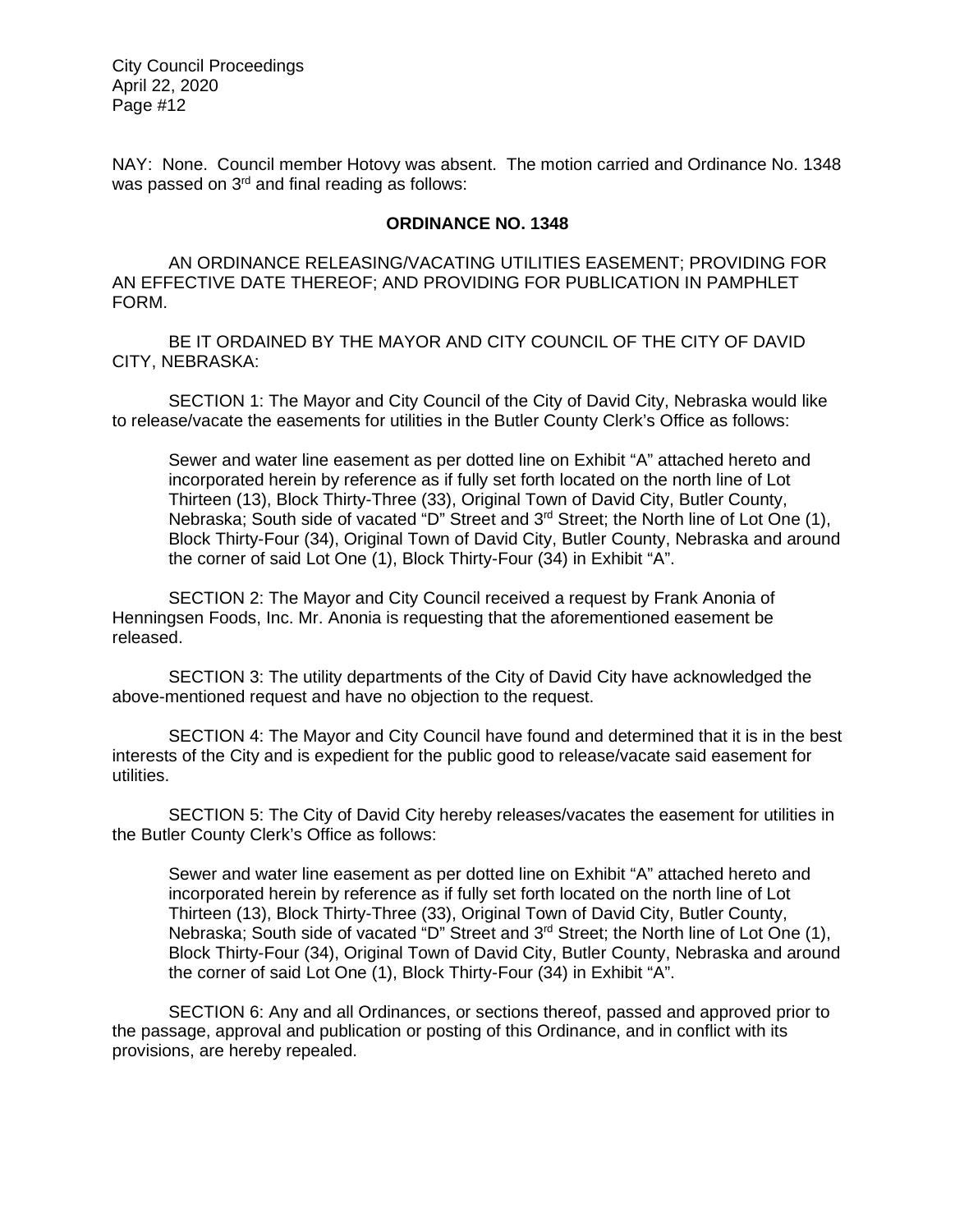SECTION 7: This Ordinance shall be published in pamphlet form and shall be in full force and effect following its passage, approval, and publication as provided by law and City Ordinance.

PASSED AND APPROVED this 22<sup>nd</sup> day of April, 2020.

# MAYOR ALAN ZAVODNY

\_\_\_\_\_\_\_\_\_\_\_\_\_\_\_\_\_\_\_\_\_\_\_\_\_\_\_\_\_\_\_\_\_\_\_\_\_\_\_

ATTEST:

\_\_\_\_\_\_\_\_\_\_\_\_\_\_\_\_\_\_\_\_\_\_\_\_\_\_\_\_\_\_\_\_\_\_\_\_ TAMI COMTE, DEPUTY CITY CLERK

(SEAL)

Mayor Zavondy stated that the next item on the agenda was the consideration of the environmental review of the David City Housing Authority as completed by Southeast Nebraska Economic Development District.

Mayor Zavodny said, "As I read through this, I believe that we have no expense in this."

Deputy Clerk Comte said, "City Clerk Kovar got an email from Renee at the Housing Authority that said to just send her the invoice and they would pay it directly."

Council member Bruce Meysenburg made a motion to approve the Environmental Review of the David City Housing Authority as completed by Southeast Nebraska Development District (SENDD), and authorize Mayor Zavodny to sign, the Agreement by and between the City of David City and Southeast Nebraska Development District, and the Memorandum of Understanding. Council member Pat Meysenburg seconded the motion. Voting AYE: Councilmembers Bruce Meysenburg, Trowbridge, Kobus, Pat Meysenburg and Vandenberg. Voting NAY: None. The motion carried. Council member Hotovy was absent.

Mayor Zavodny stated that the next item on the agenda was consideration of a service agreement with Crexendo for telephones.

City Administrator Clayton Keller said, "So, this is a US Cellular related company and they came to us to talk about our telephones and this agreement is basically making our telephones cloud based, or internet based, and so it would increase our capacity to do phone calls not just inside our offices, but, I could take a phone call wherever I am. There's an app on the phone through the web or you can do it on your computer. It just makes it really nice and it's cheaper than what we're currently paying."

Mayor Zavodny said, "What do we know about them? I've never heard of them before in my life."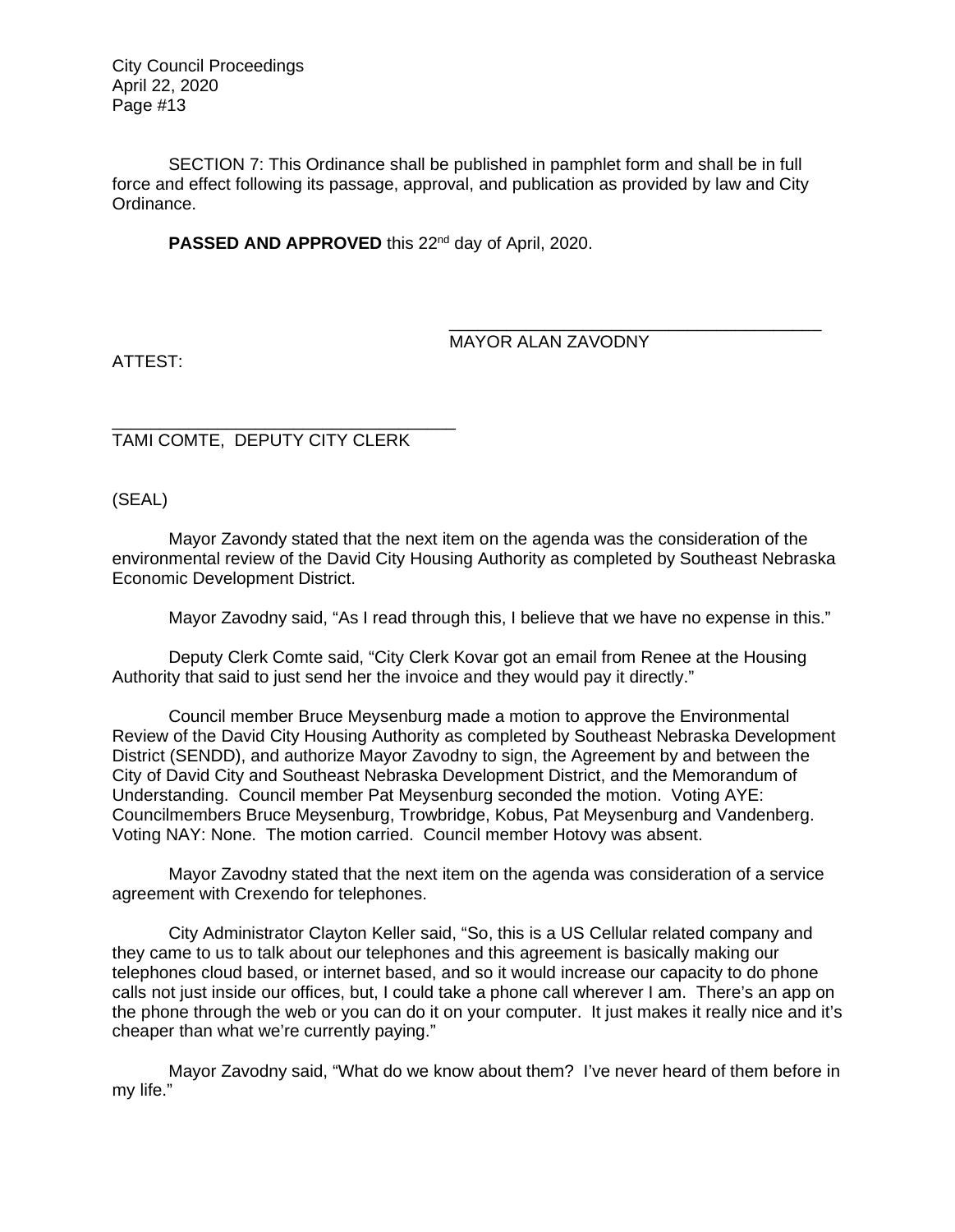City Administrator Clayton Keller said, "Essentially, it's US Cellular. This is the first time that I've heard of them either. We have to use their equipment because it is cloud based as well as their software."

Mayor Zavodny said, "If something goes wrong then what?'

City Administrator Clayton Keller said, "They have full customer support. So, they gave us two options, if we decide to go with them. A purchase option where we buy the equipment and a lease option where we lease it until we own it and I recommend purchasing it upfront. It'll be cheaper in the long run and it will only take three months for us to start seeing our savings."

Mayor Zavodny said, "Anybody have any questions of Clayton on this item?"

Council member Trowbridge said, "I've been told in the past that some of our phone bills are rather high and I've been told that it deals with the SCADA communication. It was necessary to maintain SCADA communication. This system does that?"

City Administrator Clayton Keller said, "So, this will do the phones and the fax system right now. We are looking into the SCADA systems. Currently, we're going to stay with Windstream for the SCADA systems and the credit card machine we're also going to keep on a hard line. We're looking into options for SCADA to see if we can do the cloud-based thing because it would be cheaper. It's a possibility to do it with Crexendo. We just haven't figured that out yet."

Mayor Zavodny said, "Is there any reason that this has to happen tonight?"

City Administrator Clayton Keller said, "Not necessarily. They do have a "pandemic" promotion going on right now where you pay your first month and your next four months are free."

Mayor Zavodny said, "We'll still have a pandemic two weeks from now."

City Administrator Clayton Keller said, "We just need to act on this before May  $31<sup>st</sup>$ ."

Mayor Zavodny said, "I would entertain a motion to table this item."

Council member Bruce Meysenburg made a motion to table a service agreement with Crexando. Council member Pat Meysenburg seconded the motion. Voting AYE: Council members Bruce Meysenburg, Pat Meysenburg, Kobus, Trowbridge and Vandenberg. Voting NAY: None. The motion carried. Council member Hotovy was absent.

Mayor Zavodny stated that the next item on the agenda was discussion concerning the water treatment plant and processes.

Interim Water Supervisor Aaron Gustin said, "Does anyone have any questions about what's happening in the community and the distribution system? I've had the opportunity to give multiple tours of the water treatment plant. I did my best to be extremely technical and sound as smart as I could, but, is there any questions as to what is happening currently?"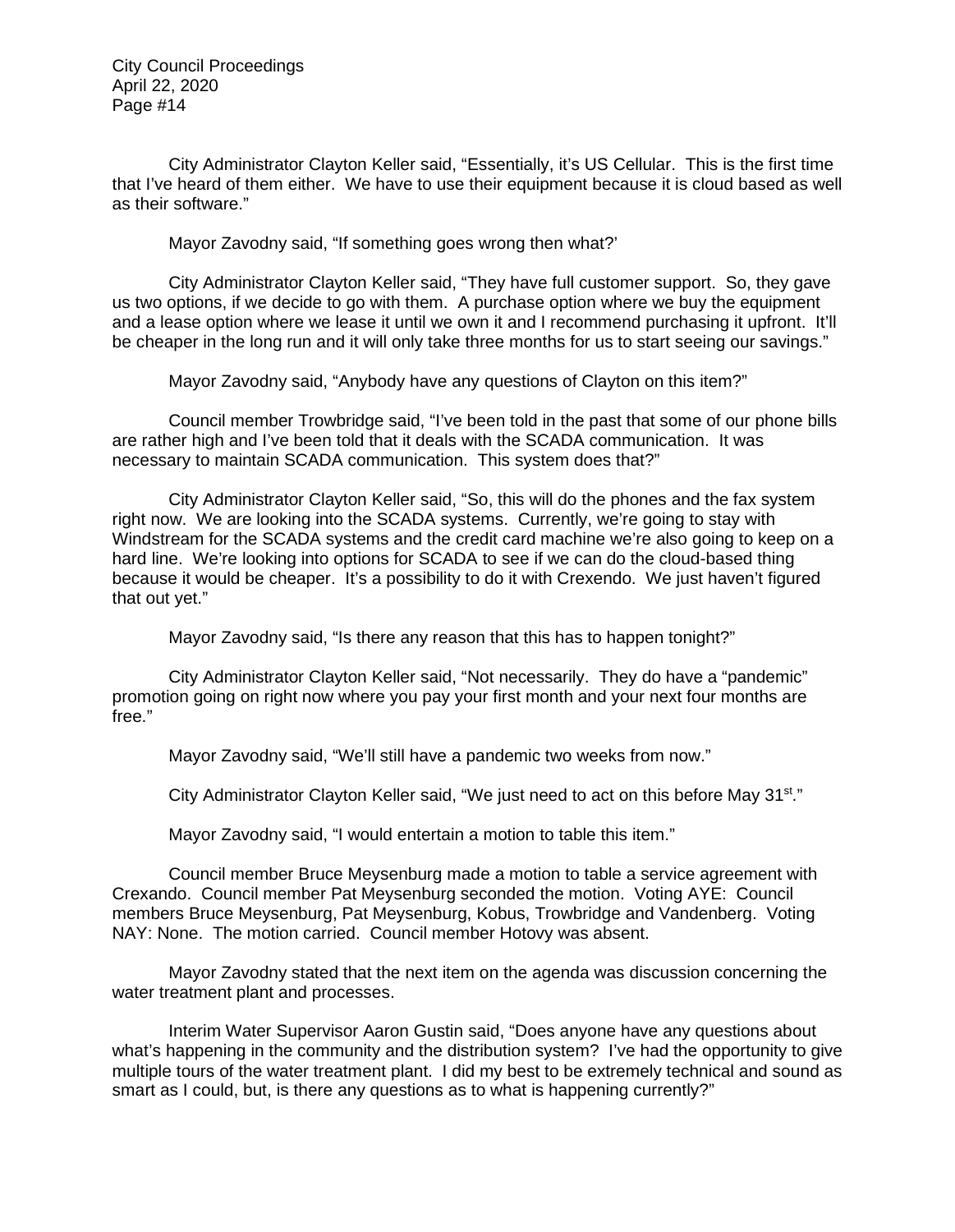Council member Kobus said, "I think it's a big step forward."

Council member Pat Meysenburg said, "It's a big improvement from when I was there the last time."

Mayor Zavodny said, "I think what we need to discuss, though, as a Council, and so the public can hear it is, and I think if I were to summarize it, I would describe it as the growing pains of making this transition and the chemistry part of it. That's always been an issue in these water mains of ours, sediment build up and manganese that we've been fighting forever. Some of those distribution mains are older than anybody in here. I think we need to understand that. I understand that we need to change out valves over the summer so that we can get the directional flushing and that's part of our problem, too. In all the meetings that we've sat through in years past, we know how crucial that is. Any idea on a timeline when maybe we won't be getting these calls?"

Interim Water Dept. Supervisor Aaron Gustin said, "A timeline in regard to the brown water calls, I was told by Al from Hawkins, we should see a clear up within 30 to 60 days maximum. I told him that, at that point, we are planning to do two full rounds of flushing just to expedite that process. He believed that we would see a clear up sooner because we did add those phosphates. We started dosing those last week."

Mayor Zavodny said, "What I would add to that is that this is, again, the roundabout way that people go about things, people have not been coming to me directly, but concerns that it's messing up our equipment or it's going to provide problems for Henningsen's and the Villa's equipment is getting messed up. I'm sure you're getting that stuff and you've had those kinds of calls too."

Interim Water Dept. Supervisor Aaron Gustin said, "Oh, yes."

Mayor Zavodny said, "I know the school, in the past, has certainly struggled with having to clean out and redo some things because of the brown water."

Interim Water Dept. Supervisor Aaron Gustin said, "There's an issue because of the hardness of the water has increased with this new chemistry. We are no longer softening the water. We are stabilizing it with one of the additives that we are dosing right now. Lime did add a softening factor along with stabilizing the chemistry in the distribution system. I found that, as you go from one zone to the next, that the stabilization of the lime is inadequate. It's definitely inconsistent and lime just causes problems. In this transition, the whole community will be affected from every residence to business locations. It's up to the Council to decide how."

Council member Kobus said, "We need to educate people, somehow."

Mayor Zavodny said, "I think, long term, this is a much better direction to go. I think that one issue that has been long out there, is that part of the reason that Henningsen's likes being here is that they can count on the water that they get and so many of their things are in such a delicate balance. Are we messing them up with this? I know that they don't want the expense of putting in their own softening system on the front end of the water coming in. Have we had conversation with them about how this would affect their business?"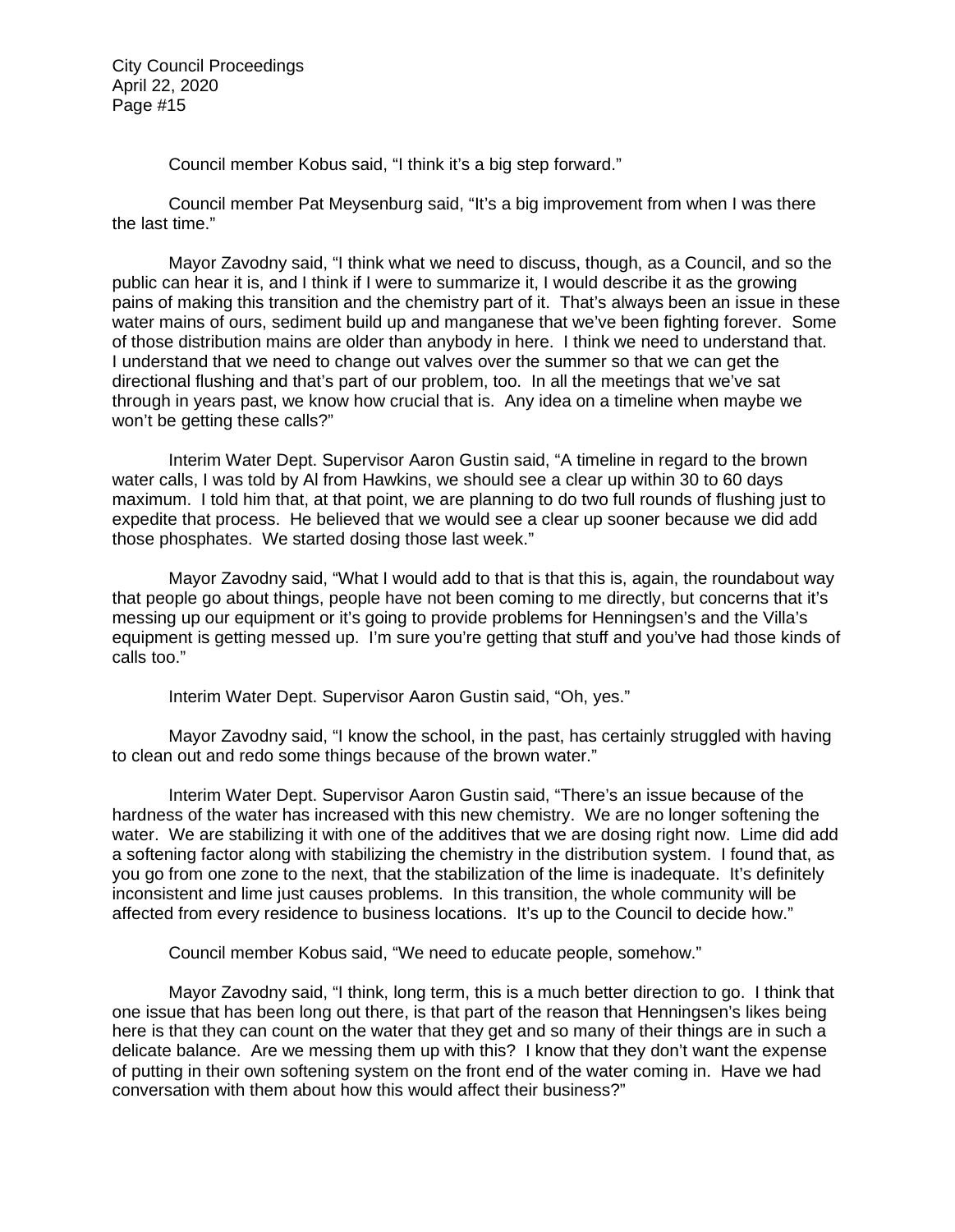Interim Water Dept. Supervisor Aaron Gustin said, "The two concerns worked and some investigation in terms of how legitimate these concerns were, but, their boilers, and the scaling in their boilers and the softening. Those were the two items that with big industrial boilers – I know absolutely nothing about those. I know that there's very few lime softening treatment plants but there's quite a few production plants that do business in other communities where soft water is not produced. I'm going to assume that they have the ability to make the improvements. I do not know the cost. I don't know if they would have to change their structure and those types of things. I talk with Frank on a weekly basis. He wants to meet on Friday morning. I'm more than happy to meet with them. We're meeting with a representative from Midwest Labs on Friday, so we can discuss it at that point."

Council member Bruce Meysenburg said, "What is the hardness of the water now? Do you have any idea?"

Interim Water Dept. Supervisor Aaron Gustin said, "The last lab test said that it was .345 ppm so depending on which scale that you use, there's multiples, but we stick with the German scale and it increased. We used to run about .200 ppm so it's a significant increase in hardness."

Council member Tom Kobus said, "You can have the softest water in the world and your water heaters still going to have scales. I don't know about boilers but it can't be much different."

Mayor Zavodny said, "Are there any other businesses that I'm not thinking of that part of the issue is that we do have the softened water."

Interim Water Dept. Supervisor Aaron Gustin said, "I have not heard from any other business. I know that the hospital does stuff with the water onsite. It goes through such a process there that even trying to pull a chlorine residual after their secondary treatment is almost impossible, so, I have not heard about any issues with their system. The majority of complaints and concerns that I've heard are residential."

Mayor Zavodny said, "Any other questions or concerns? That is your update. That was helpful to help us understand that it might be 30 to 60 days from the brown water totally clearing up."

Council member Trowbridge said, "As time moves forward, could we prioritize the valves that need to be replaced to more efficiently flush the system and maybe put a timeline as to when they might be replaced?"

Interim Water Dept. Supervisor Aaron Gustin said, "I had a discussion with Clayton today in regards to this. We have hundreds of valves in this town and I cannot tell you, nor find record of, when the last time was that they were exercised. They're supposed to be exercised at a minimum of two times per year. Just like the other departments had come together to clean the clarifier back in the day, I was wondering if it might be possible to get a crew from each department and give them a zone of the town and everybody goes out and exercises valves. This will allow us to diagnose which valves are difficult to turn, potentially, and then we can investigate further. I have thirteen on a list that need to be replaced and the only reason that I know that is from our attempts at directional flushing for that plan and that's probably one-fourth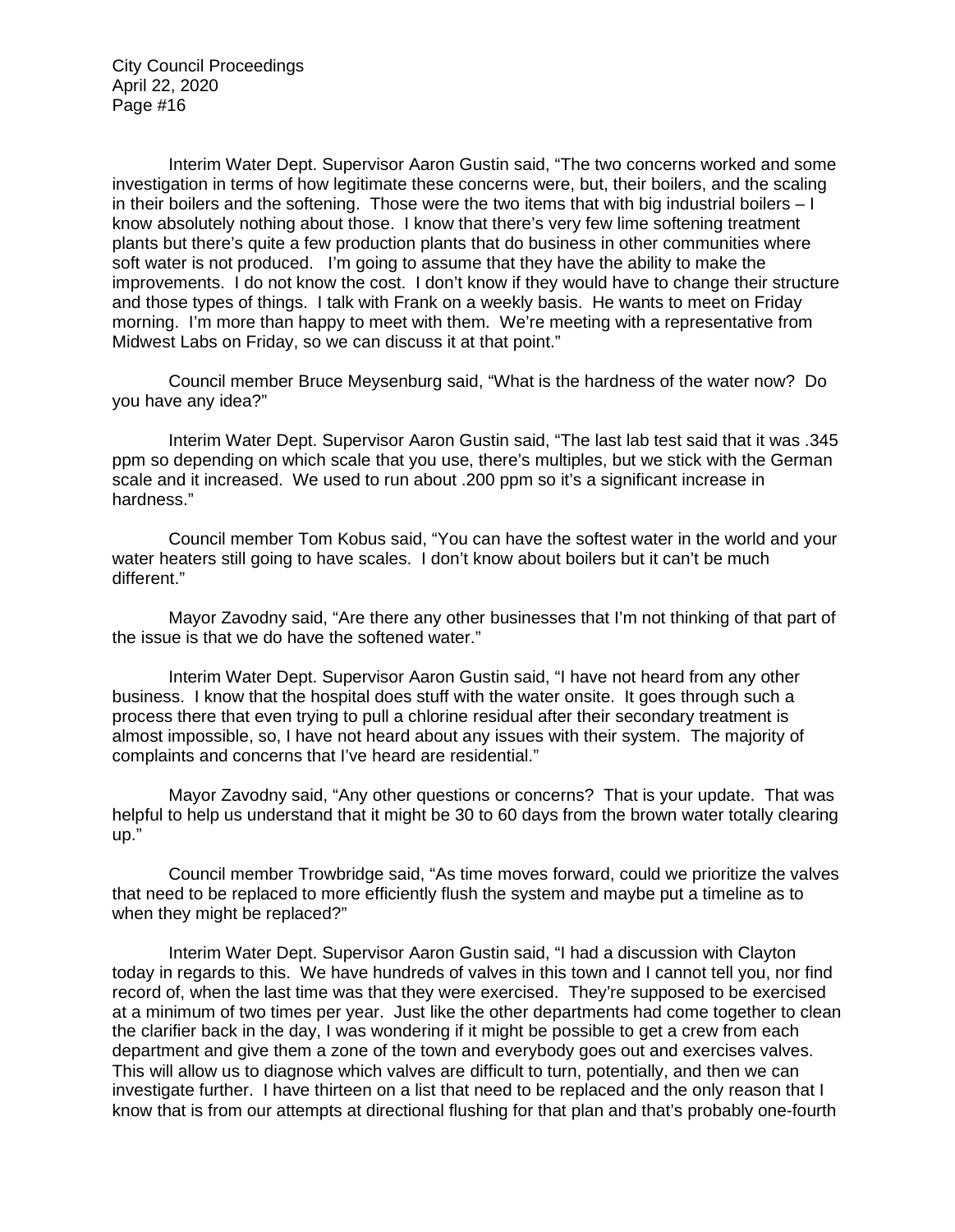of those valves that are in David City. Those are the only ones that I can promise you have been exercised since I've been here."

Mayor Zavodny said, "Does anyone have a problem with administratively directing that to happen? That will have to go through you (Clayton) because I'm not putting him out there on an island by himself to ask other departments to help him do it. That would just cause grief, but I think from a Council, that has to happen, and, at a minimum, over the summer, as fast as we can, to get those twelve or thirteen changed out so that we can directional flush. If we can't do that then we're just wasting our time. That does need to be prioritized before our fall flushing, I'd like to see that fixed."

Mayor Zavodny stated that the next item on the agenda was consideration of a quote from Musco concerning the football field lighting.

City Administrator Clayton Keller said, "When I first started working here, Chad Denker and I met, and we discussed the football field lights. We realized that the poles are really old and to make a long story short, they probably aren't going to last much longer, especially if we get really high winds. Lights keep burning out every year. If you've been to a football game, you've seen that happen. So, we approached the company Musco. They are the best in the business. They gave us a quote for replacing the lights of \$212,000. So, with a partnership from both schools, David City Public and Aquinas, we can make this happen."

Mayor Zavodny said, "Four poles, is that all?"

Council member Kobus said, "I think it's bad timing right now for that expenditure of money. That's just my opinion."

Mayor Zavodny said, "From my perspective, there's never a good time to spend that kind of money. In looking at this, the system that we have isn't great. These are LED?"

City Administrator Clayton Keller said, "Yes, these are LED."

Mayor Zavodny said, "That is a big improvement."

City Administrator Clayton Keller said, "We have wooden poles now. The new ones are steel. They would have a concrete foundation and they place the poles on top of that three to six feet up so the steel pole does not touch the ground. It doesn't get weathered as much and they last a lot longer. With these lights there is a twenty-five year warranty that they are just as bright on the last day of the twenty-five years as they are on the first day that they turn them on. They moved these poles from the baseball field twenty years ago."

Council member Kobus said, "Well, that's a different story then."

Mayor Alan Zavodny said, "I don't know what kind of leases we have with the schools, but them committing to this amount of money and this clearly falls under our sales tax for recreation. Once we get downtown paid for, I'm pretty comfortable with where we are financially. If we decided to do this, I think financing it is a terrible idea. Why don't we borrow it from ourselves with cash that we have on hand, and then use sales tax to replace it from the general fund?"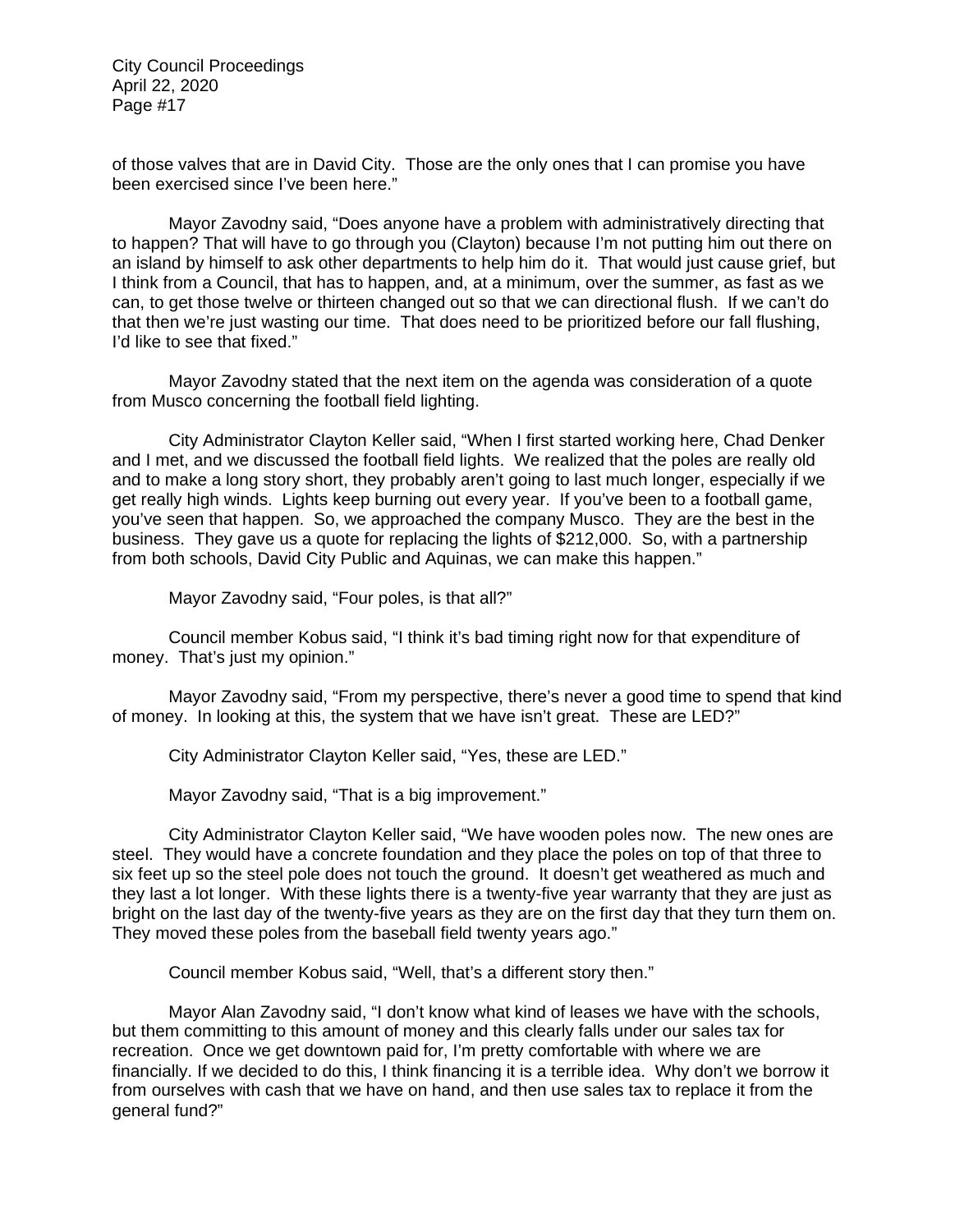Council member Kobus said, "Will Aquinas do this for sure?"

City Administrator Clayton Keller said, "Yes, they will. Both schools have given us their go-ahead on this. The payment from David City Public Schools will come in before the project begins. Aquinas will take about five years to pay us back. We've worked out a payment. I'm comfortable saying that they can make the payments because I've worked it out with them how to do that."

Council member Bruce Meysenburg made a motion to accept the quote from Musco in the amount of \$212,000 to replace the lighting at the football field. Council member Kobus seconded the motion. Voting AYE: Council members Bruce Meysenburg, Vandenberg, Trowbridge, Kobus and Pat Meysenburg. Voting NAY: None. The motion carried. Council member Hotovy was absent.

Superintendent Chad Denker said, "The school district appreciates your partnership on this project, so thank you very much."

City Administrator Clayton Keller said, "We couldn't have done it without the schools' participation, so thank you also."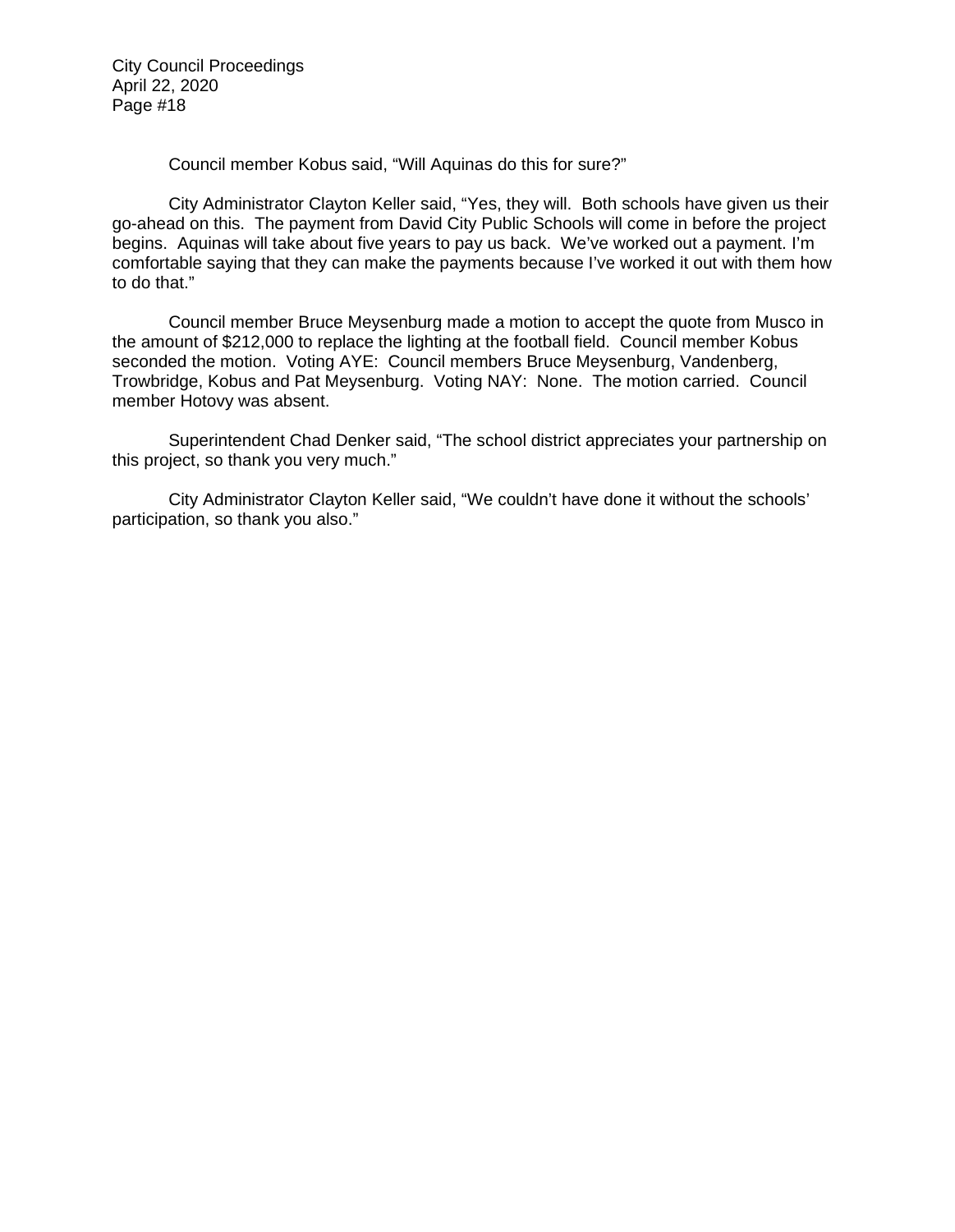Date: April 7, 2020 **Project: David City Football** To: Clayton Keller **David City, NE** City Adminstrator **Ref: 204328** 

#### *Quotation Price — Materials Delivered to Job Site and Installation*

*Football w/ Track — 360' x 160'* 

 *............................................................................................................................................* 

## *\$ 212,000*

### *Sales tax and bonding of the equipment are not included. Pricing furnished is effective for 60 days unless otherwise noted and is considered confidential.*

#### *Light-Structure System" with Total Light Control — TLC for LED® technology*

Guaranteed Lighting Performance

- Guaranteed light levels of 30fc and uniformity of 2:1
- BallTracker" technology targeted light, optimizing visibility of the ball in play with no glare in the players typical line-of-sight

System Description [Light-Structure System]

- (4) Pre-cast concrete bases with integrated lightning grounding
- (4) Galvanized steel poles
- Factory wired and tested remote electrical component enclosures
- Pole length, factory assembled wire harnesses
- Factory wired poletop luminaire assemblies
- Factory aimed and assembled luminaires, including BallTrackerim luminaires
- UL Listed assemblies

Control Systems and Services

• Control-Link® control and monitoring system to provide remote on/off and dimming (high/medium/low) control and performance monitoring with 24/7 customer support

Operation and Warranty Services

- Reduction of energy and maintenance costs by 40% to 85% over typical 1500W metal halide equipment
- Product assurance and warranty program that covers materials and onsite labor, eliminating 100% of your maintenance costs for 25 years
- Support from Musco's Lighting Services Team over 170 Team members dedicated to operating and maintaining your lighting system — plus a network of 1800+ contractors

#### *Payment Terms*

Musco's Credit Department will provide payment terms.

#### *Delivery Timing*

6 - 8 weeks for delivery of materials to the job site from the time of order, submittal approval, and confirmation of order details including voltage, phase, and pole locations.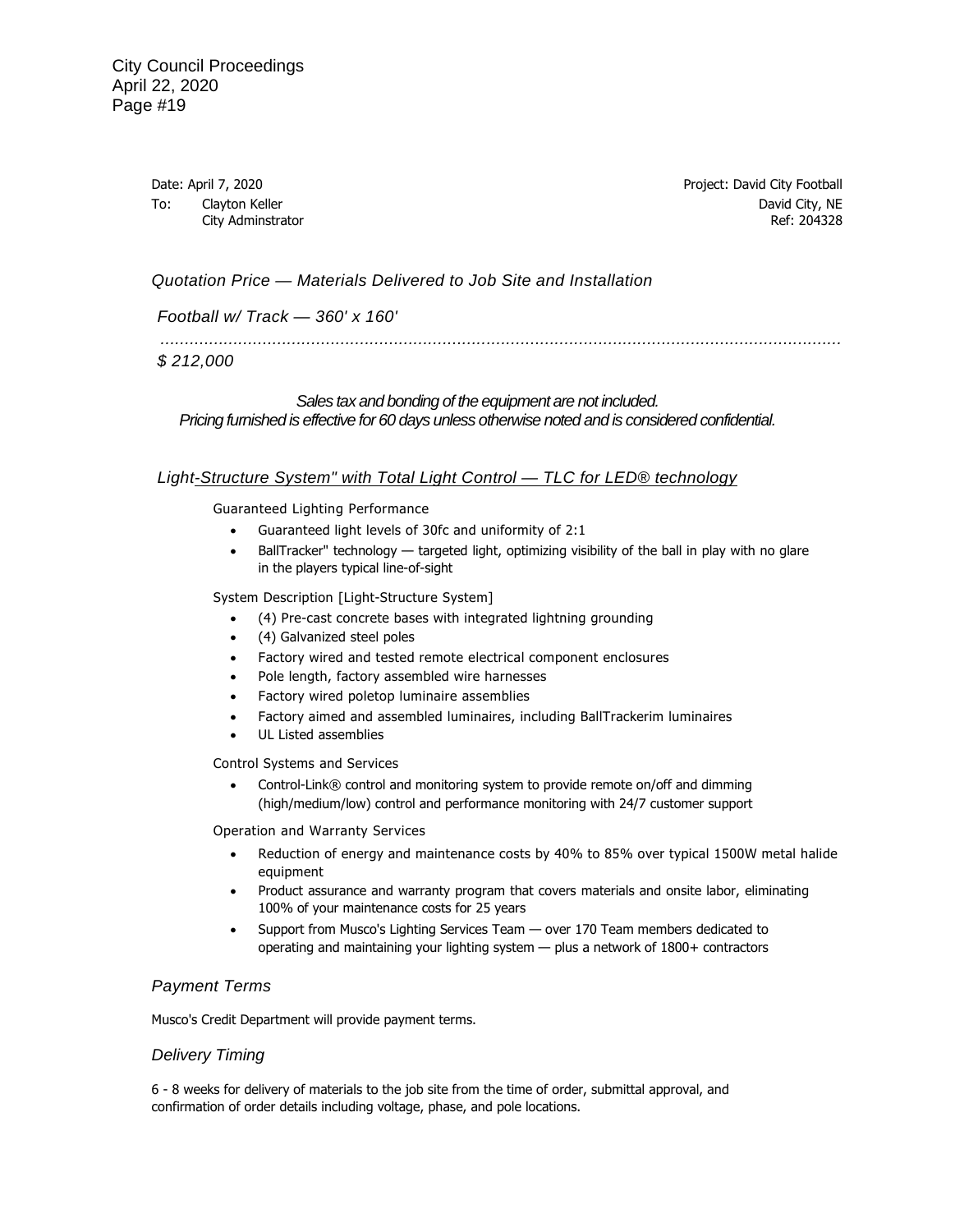> Due to the built-in custom light control per luminaire, pole locations need to be confirmed prior to production. Changes to pole locations after the product is sent to production could result in additional charges.

#### *Notes*

Quote is based on:

- Shipment of entire project together to obe location.
- 480 Volt, 3 Phase electrical system requirement and to be confirmed prior to production
- Structural code and wind speed = 2015 IBC, 115 mi/h, Exposure C, Importance Factor 1.
- Owner is responsible for getting electrical power to the site, coordination with the utility, and any power company fees.
- Standard soil conditions rock, bottomless, wet or unsuitable soil may require additional engineering, special installation methods and additional cost.
- Confirmation of pole locations prior to production.
- (1) GFCI on each pole
- Security Fixture on home side poles
- Separate contracts required for materials and installation

Thank you for considering Musco for your lighting needs. Please contact me with any questions or if you need additional details.

Brad Thompson Musco Sales Representative Musco Sports Lighting, LLC Phone: 641-660-9554 [E-mail: brad.thompson@musco.com](mailto:brad.thompson@musco.com) 

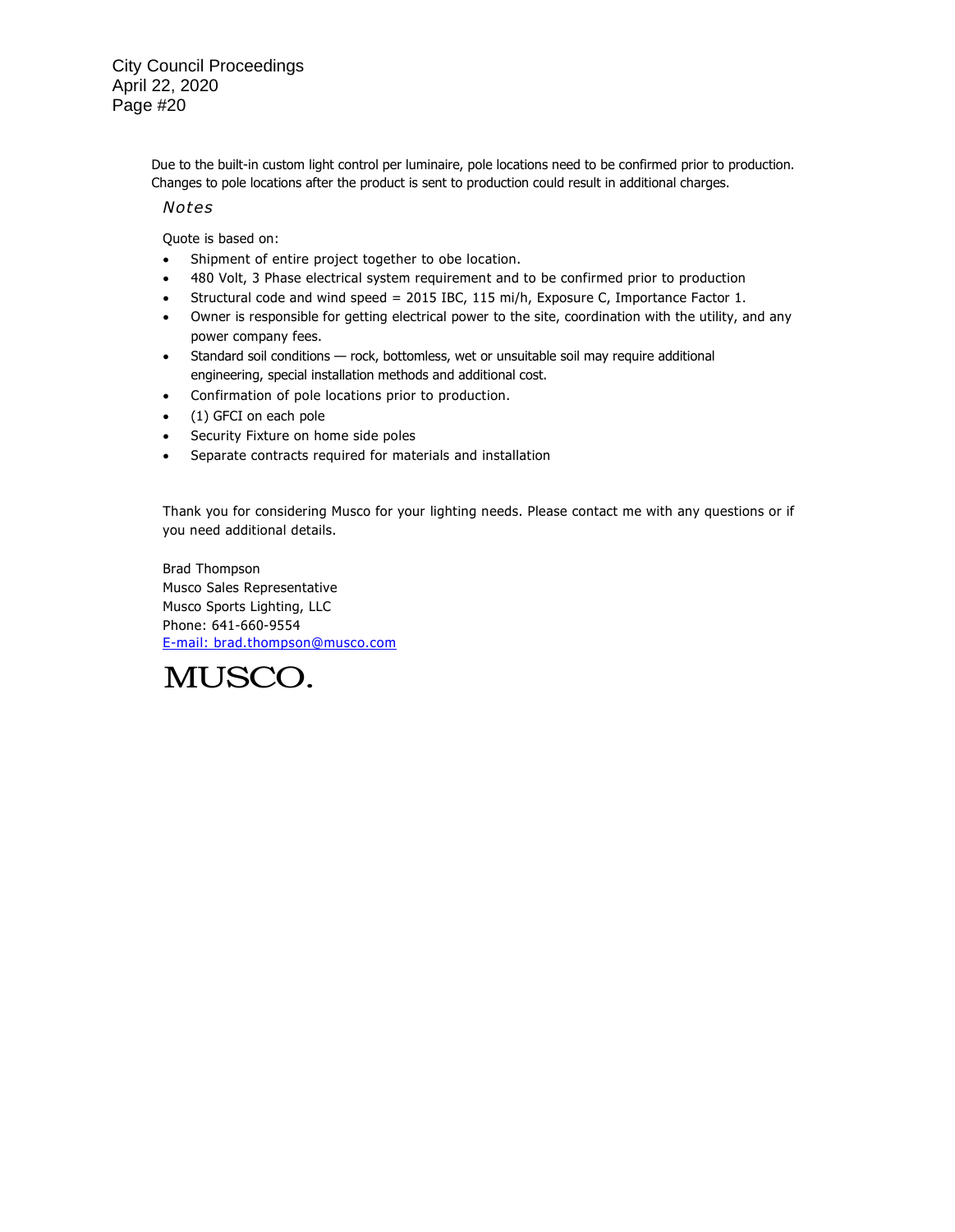# ENSLEY ELECTRICAL SERVICES

P.O. Box 5822 Grand Island, NE 68802 308-382-8432

April 5, 2020

RE: David City High School Football Sports Lighting David City, NE

Scope of Work:

- Remove existing sports lighting fixtures and poles
- Install (4) Musco Sports Lighting Poles and associated fixtures
- Directional Bore new conduit and wiring to each pole.
- Install Musco Sports Lighting Contactor and install circuits from existing panel located on east side of building.
- Included in pricing: Materials, labor, and equipment for the above scope of work.

Not Included: Bonding Utility Fees

Respectfully Submitted

Ensley Electrical Services

Greg Hanna

City Administrator Clayton Keller stated that the City would pay ½ of the cost of replacing the lights at the football field for a total cost of \$106,000. David City Public Schools and Aquinas Catholic Schools would pay the other half with each paying \$53,000. David City Public will pay their share up front with Aquinas Catholic making payments over the next five years.

Council member Bruce Meysenburg made a motion to use reserve funds (repaying with sales tax funds) to pay the \$106,000 to Musco for replacing the lighting at the football field. Council member Kobus seconded the motion. Voting AYE: Council members Bruce Meysenburg, Trowbridge, Pat Meysenburg, Vandenberg and Kobus. Voting NAY: None. Council member Hotovy was absent.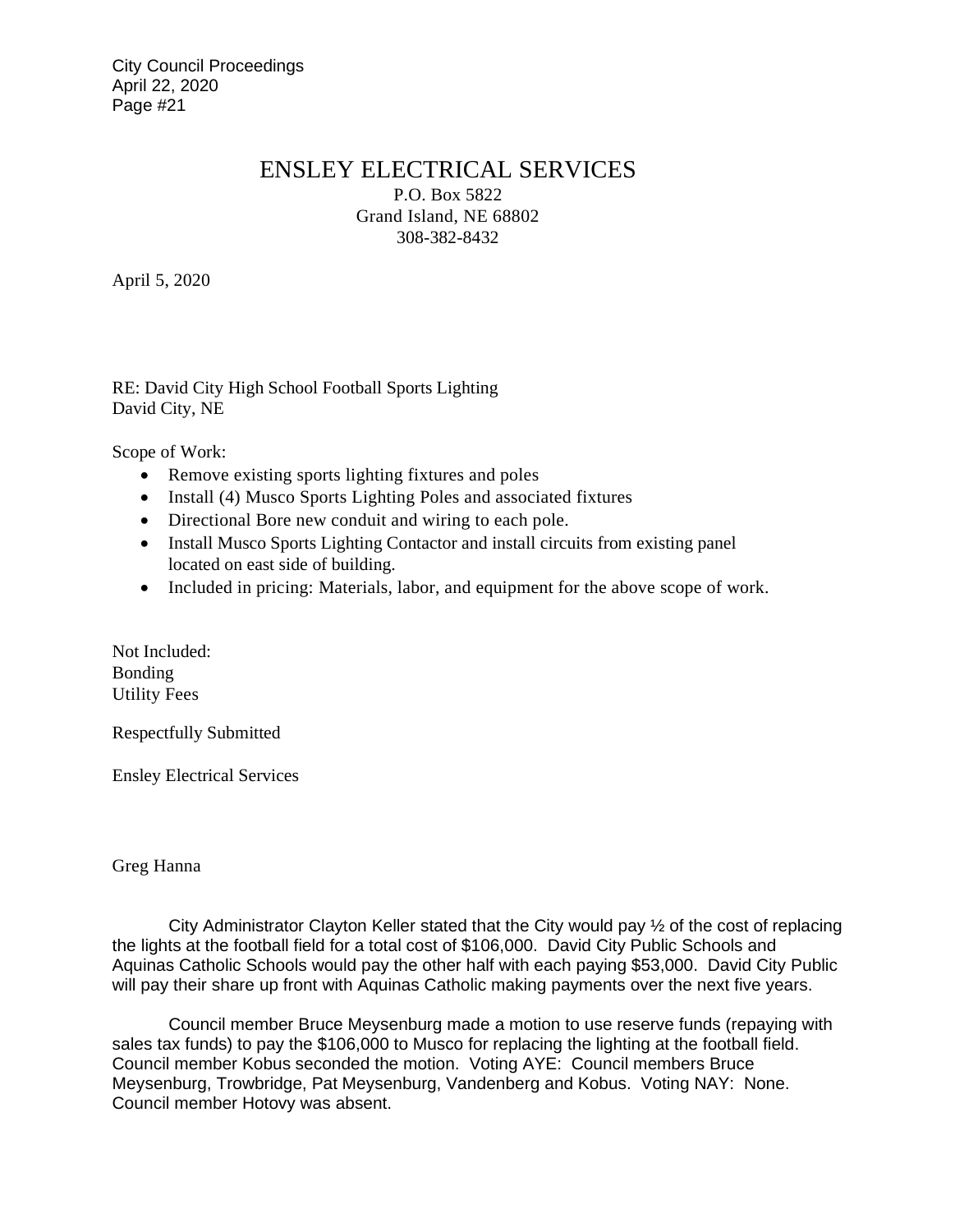Council member Bruce Meysenburg introduced Ordinance No. 1349 to reconvey certain property located in David City, Nebraska, to Henningsen Foods, Inc. as a result of the full satisfaction and payment of the David City Industrial and Development Revenue Bonds – Henningsen Foods, Inc. Project, Series 1998. Mayor Zavodny read Ordinance No. 1349 by title. Council member Vandenberg made a motion to suspend the statutory rule that requires an Ordinance to be read on three separate days. Council member Trowbridge seconded the motion. Voting AYE: Council members Vandenberg, Trowbridge, Kobus, Bruce Meysenburg, and Pat Meysenburg. Voting NAY: None. The motion carried. Council member Hotovy was absent.

Council member Vandenberg made a motion to pass Ordinance No. 1349 on the 3<sup>rd</sup> and final reading. Council member Trowbridge seconded the motion. Voting AYE: Council members Trowbridge, Bruce Meysenburg, Vandenberg, Pat Meysenburg, and Kobus. Voting NAY: None. Council member Hotovy was absent. The motion carried and Ordinance No. 1349 was passed on 3<sup>rd</sup> and final reading as follows:

# ORDINANCE NO. 1349

AN ORDINANCE TO RECONVEY CERTAIN PROPERTY LOCATED IN DAVID CITY, NEBRASKA TO HENNINGSEN FOODS, INC. AS A RESULT OF THE FULL SATISFACTION AND PAYMENT OF THE DAVID CITY INDUSTRIAL AND DEVELOPMENT REVENUE BONDS-HENNINGSEN FOODS, INC., PROJECT- SERIES 1998 (THE "1998 BOND"); PROVIDING FOR AN EFFECTIVE DATE THEREOF; PROVIDING FOR PUBLICATION IN PAMPHLET FORM; AND REPEAL OF ORDINANCES IN CONFLICT THEREOF.

BE IT ORDAINED BY THE MAYOR AND CITY COUNCIL OF THE CITY OF DAVID CITY, NEBRASKA:

SECTION 1: The Mayor and City Council of the City of David City, Nebraska would like to reconvey the following described real estate-to-wit:

> The real estate described in Exhibit "A" attached hereto and incorporated herein by reference as if fully set forth.

to Henningsen Foods, Inc., a New York Corporation because Henningsen Foods, Inc., has made full satisfaction and payment of the David City Industrial and Development Revenue (IDR) Bonds- Henningsen Foods, Inc., Project- Series 1998 (The "1998 Bonds").

 SECTION 2: Section 17-503 of the Revised Statutes of Nebraska, as Amended, provides for the procedure for the conveyances of real estate by a Second Class City but this is a reconveyance by a Second Class City pursuant to the terms and conditions of the said Industrial and Development Revenue Bonds and said Statutory Section would be inapplicable.

SECTION 3: The Mayor and City Council have found and determined that it is in the best interests of the City and is expedient for the public good to reconvey the real estate described in Exhibit "A" above referenced back to Henningsen Foods, Inc., because of the full satisfaction and payment of the above referenced Series "1998 Bonds".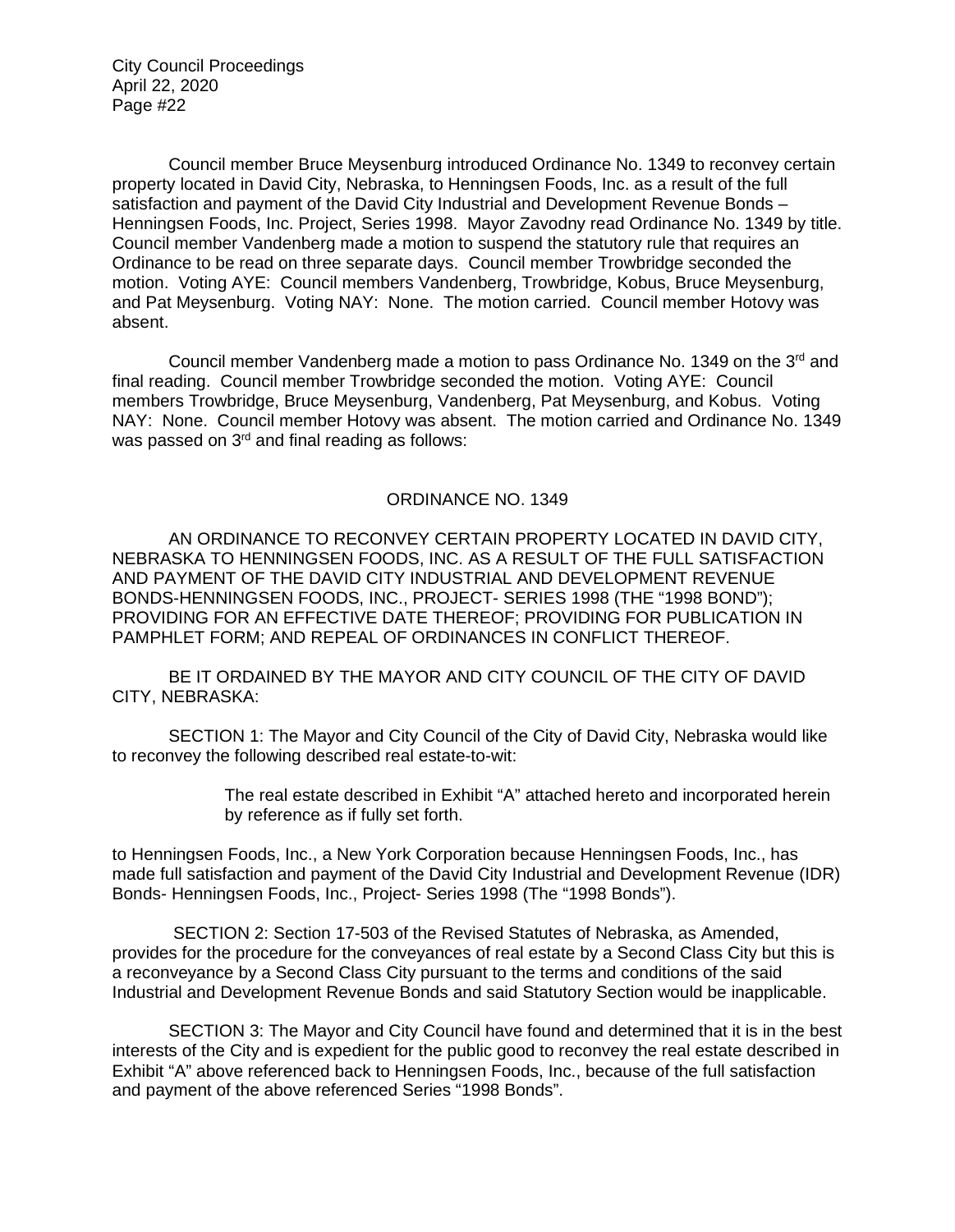SECTION 4: The City of David City, Nebraska hereby reconveys the real estate described in Exhibit "A" attached hereto and incorporated herein by reference to Henningsen Foods, Inc., a New York Corporation.

SECTION 5: The Mayor of the City of David City, Nebraska is hereby authorized to execute the necessary Warranty Deed as such Officer of the City on behalf of the City of David City, Nebraska to effectuate the said reconveyance.

SECTION 6: Any and all Ordinances, or section thereof, passed and approved prior to the passage, approval and publication or posting of this Ordinance, and in conflict with its provisions, are hereby repealed.

SECTION 7: This Ordinance shall be published in pamphlet form and shall be in full force and effect following its passage, approval and publication as provided by law and City Ordinance.

PASSED AND APPROVED this 22<sup>nd</sup> day of April, 2020.

\_\_\_\_\_\_\_\_\_\_\_\_\_\_\_\_\_\_\_\_\_\_\_\_\_\_\_\_\_\_\_\_\_\_\_\_\_\_\_ MAYOR ALAN ZAVODNY

ATTEST:

\_\_\_\_\_\_\_\_\_\_\_\_\_\_\_\_\_\_\_\_\_\_\_\_\_\_\_\_\_\_\_\_\_\_\_\_ TAMI COMTE, DEPUTY CITY CLERK

(SEAL)

EXHIBIT "A"

All of Lots One (1), Four (4), Five (5), Eight (8), Nine (9) and Twelve (12), Block Thirty-Four (34), Original Town of David City, Butler County, Nebraska, along with the West Half (W '/2) of vacated 3<sup>'d</sup> Street adjacent thereto, and along with that portion of the vacated South Fifteen feet (S 15') of "D" Street adjacent to Lot One (1) and adjacent to the West Half (W  $\frac{1}{2}$ ) of vacated 3<sup>'d</sup> Street on the North.

Lots Thirteen (13) and Fourteen (14) and the North Half (N '/2) of Lot Fifteen (15), Block Thirty-Three (33), Original Town of David City, Nebraska, ALONG WITH the East Half (E  $\frac{1}{2}$ ) of vacated 3r<sup>d</sup> Street abutting the West line thereof AND ALSO the vacated South 15.00 feet of "D" Street abutting the North line of said Lot Thirteen (13) and the East Half (E  $\frac{1}{2}$ ) of vacated 3<sup>'d</sup> Street.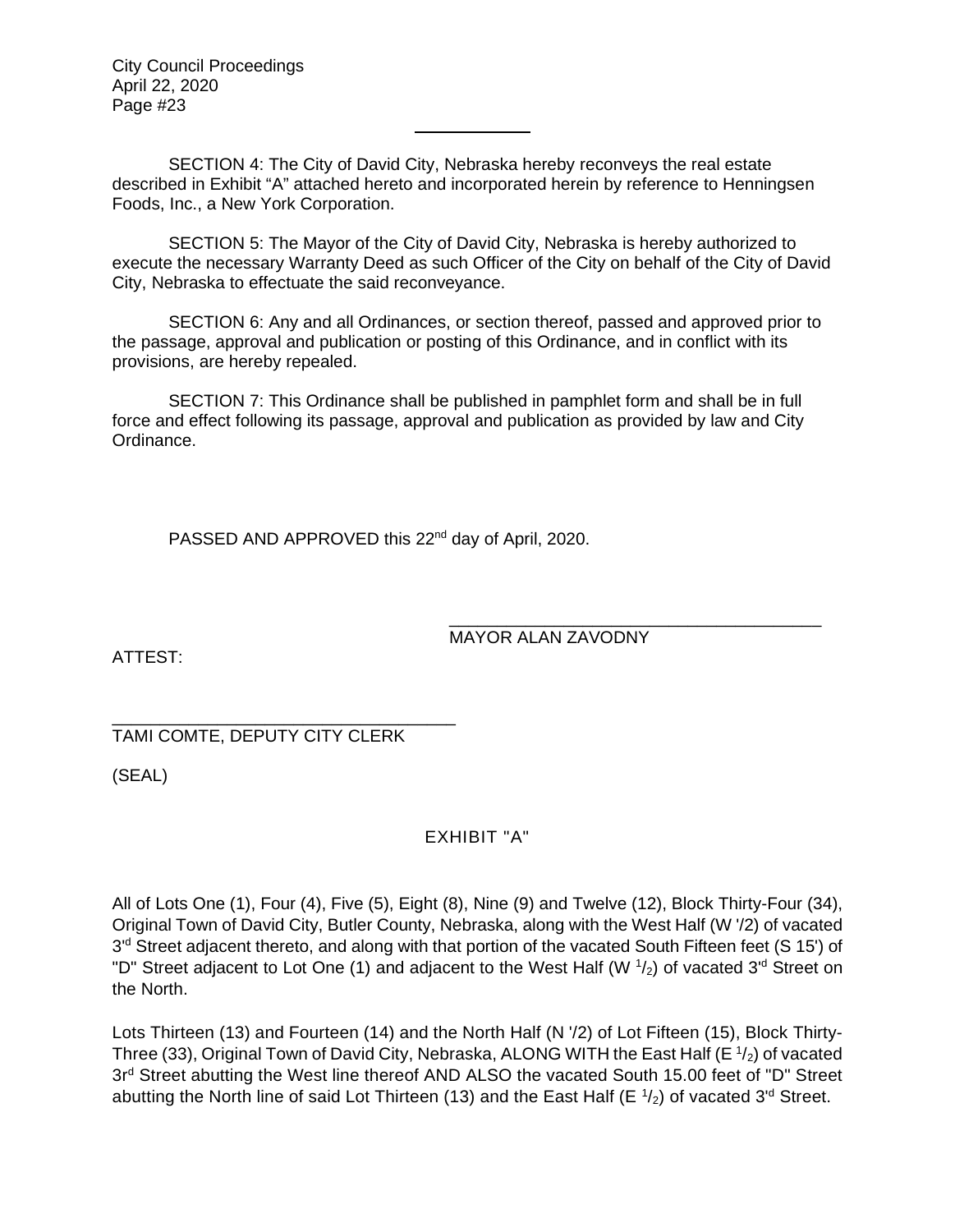Lots Nine (9) and Twelve (12), and the South Twenty-Five feet (S 25') of Lot Eight (8), Block Twenty-Three (23), Original Town of David City, Butler County, Nebraska.

Council member Vandenberg introduced Ordinance No. 1350, an ordinance to terminate the lease, with amendments and supplemental leases with Henningsen Foods, Inc., because of full performance and full payments of all amounts by them related to their 1998 IDR Bonds. Mayor Zavodny read Ordinance No. 1350 by title. Council member Vandenberg made a motion to suspend the statutory rule that requires an Ordinance to be read on three separate days. Council member Pat Meysenburg seconded the motion. Voting AYE: Council members Vandenberg, Kobus, Bruce Meysenburg, Pat Meysenburg, and Trowbridge. Voting NAY: None. The motion carried. Council member Hotovy was absent.

Council member Vandenberg made a motion to pass Ordinance No. 1350 on the 3rd and final reading. Council member Bruce Meysenburg seconded the motion. Voting AYE: Council members Trowbridge, Pat Meysenburg, Kobus, Bruce Meysenburg, and Vandenberg. Voting NAY: None. Council member Hotovy was absent. The motion carried and Ordinance No. 1350 was passed on 3<sup>rd</sup> and final reading as follows:

## ORDINANCE NO. 1350

AN ORDINANCE TO TERMINATE A LEASE AGREEMENT BETWEEN THE CITY OF DAVID CITY, NEBRASKA WITH HENNINGSEN FOODS,INC., WITH AMENDMENTS AND SUPPLEMENTAL LEASES THERETO AS A RESULT OF FULL PERFORMANCE AND FULL PAYMENTS OF ALL AMOUNTS DUE BY THEM RELATED TO THEIR INDUSTRIAL DEVELOPMENT BONDS PROJECT SERIES 1998 (THE "1998 BONDS"); PROVIDING FOR AN EFFECTIVE DATE THEREOF; PROVIDING FOR PUBLICATION IN PAMPHLET FORM; AND REPEAL OF ORDINANCES IN CONFLICT THEREOF.

BE IT ORDAINED BY THE MAYOR AND CITY COUNCIL OF THE CITY OF DAVID CITY, NEBRASKA:

SECTION 1: The Mayor and City Council of the City of David City, Nebraska would like to terminate a Lease Agreement wherein the City of David City, Nebraska ("Lessor") under the Lease Agreement described herein below under which Henningsen Foods, Inc., is the Lessee ("Lessee") as follows:

> Lessor and Lessee entered into a certain Lease Agreement dated as of August 15, 1979 with respect to which a Notice of Lease Agreement was recorded on September 7, 1979 in Book 79, Page 188 of the records in the office of the Register of Deeds of Butler County, Nebraska; as amended by Amendment to Lease dated April 9, 1980, as recorded on May 23, 1980 in Book 80, Page 556 of the records in the office of the Register of Deeds of Butler County, Nebraska; as supplemented by a Supplement to Lease Agreement dated June 15, 1983, a Notice of which was recorded on June 17, 1983 in Book 83, Page 747 of the records in the office of the Register of Deed of Butler County, Nebraska; as supplemented by a Second Supplement to Lease Agreement dated September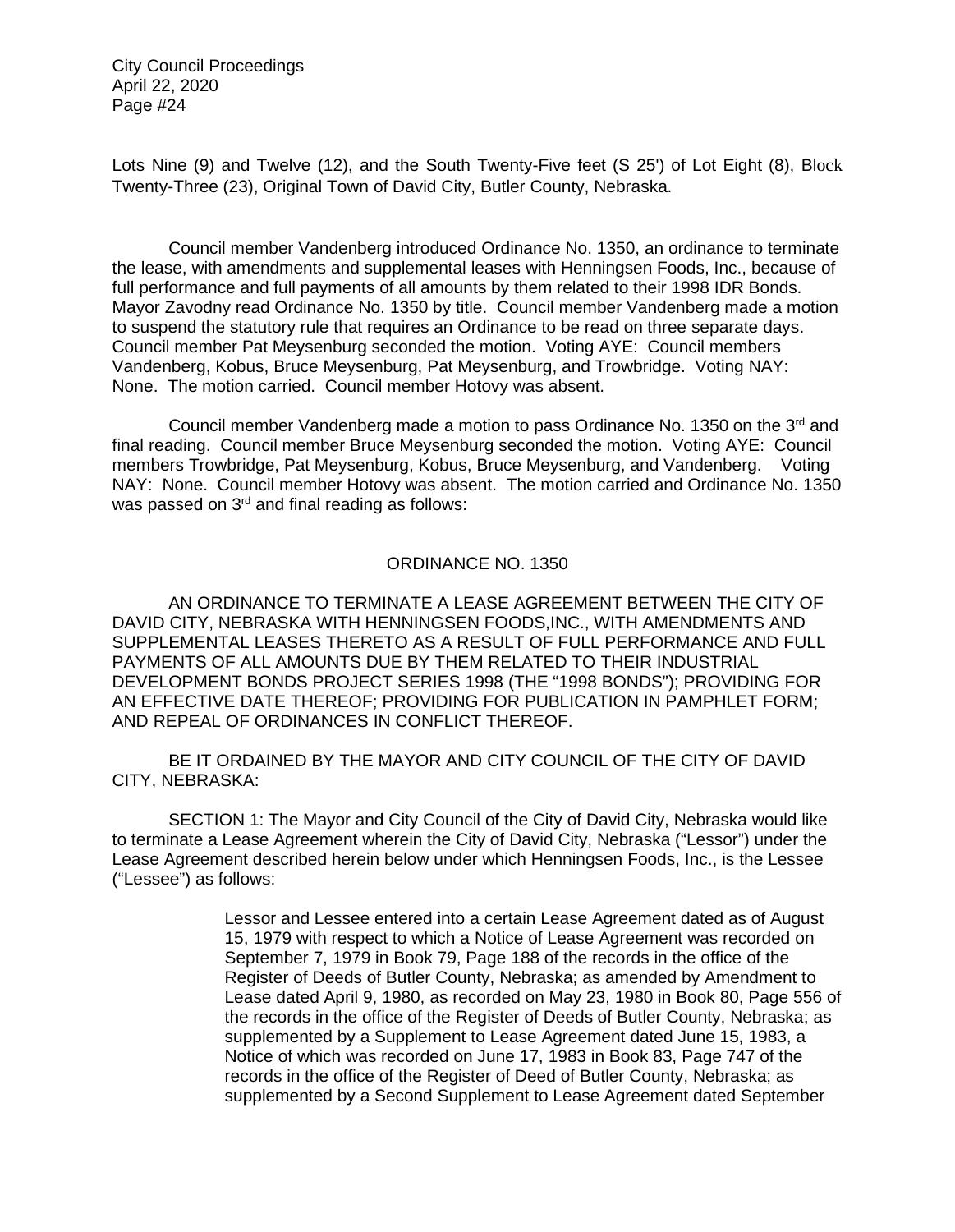15, 1990, a Notice of which was recorded on September 28, 1990 in Book 90, Page 1065 of the records in the office of the Register of Deeds of Butler County, Nebraska; as supplemented by a Third Supplement to Lease Agreement dated December 15, 1991, a Notice of which was recorded on December 30, 1991 in Book 91, Page 1678 of the records in the office of the Register of Deeds of Butler County, Nebraska; and as supplemented by a Fourth Supplement to Lease Agreement dated December 1, 1998, a Notice of which was recorded on January 21, 1999 in Book 99, Page 134 of the records in the office of the Register of Deeds of Butler County, Nebraska (the Lease Agreement as amended and supplemented as described above is referred to herein as the "Lease Agreement"), which Lease Agreement relates to the real estate described on Exhibit "A" attached hereto and incorporated herein by this reference.

SECTION 2: The Mayor and City Council have found and determined that Henningsen Foods, Inc. (Lessee) has fully performed all of the terms and conditions of the Lease Agreement and full payment of all amounts due under the Lease Agreement and full and complete performance of the terms and conditions of said Lease Agreement have been made by the Lessee and in consideration of such payments and performance, the City fully and completely releases the Lessee from all liability and obligations with respect to the Lease Agreement.

SECTION 3: The City hereby authorizes the Mayor of the City of David City, Nebraska to execute the necessary Termination of Lease Agreement an officer of the City on behalf of the City of David City, Nebraska to effectuate said Termination of Lease Agreement.

SECTION 4: Any and all Ordinances, or section thereof, passed and approved prior to the passage, approval and publication or posting of this Ordinance, and in conflict with its provisions, are hereby repealed.

SECTION 5: This Ordinance shall be published in pamphlet form and shall be in full force and effect following its passage, approval and publication as provided by law and City Ordinance.

PASSED AND APPROVED this 22<sup>nd</sup> day of April, 2020.

\_\_\_\_\_\_\_\_\_\_\_\_\_\_\_\_\_\_\_\_\_\_\_\_\_\_\_\_\_\_\_\_\_\_\_\_\_\_\_ MAYOR ALAN ZAVODNY

ATTEST:

\_\_\_\_\_\_\_\_\_\_\_\_\_\_\_\_\_\_\_\_\_\_\_\_\_\_\_\_\_\_\_\_\_\_\_\_ TAMI COMTE, DEPUTY CITY CLERK

(SEAL)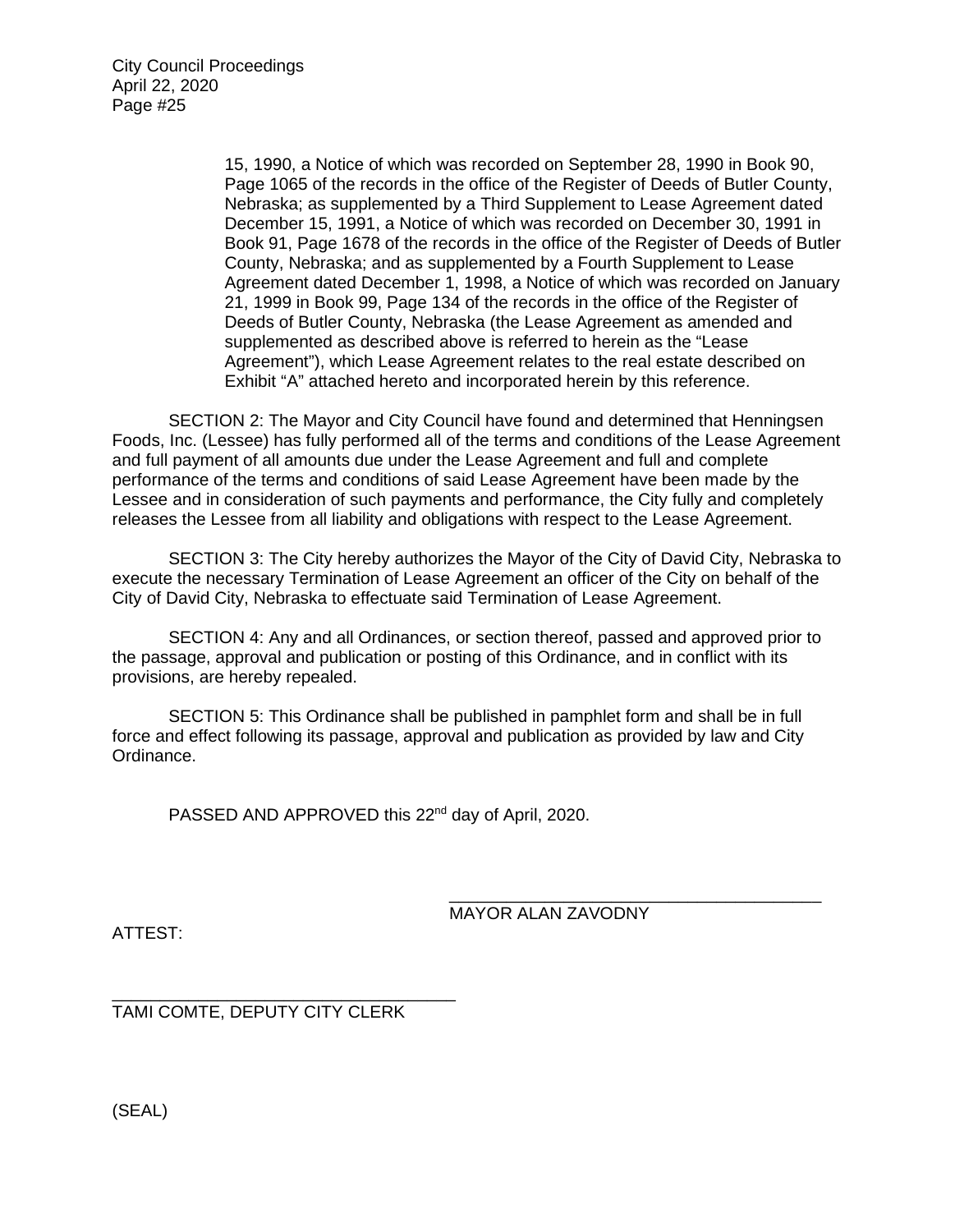Mayor Zavodny asked Sheriff Dion to share what happened over the weekend at the 715 N. 4<sup>th</sup> Street property.

Sheriff Tom Dion said, "We arrested a male subject for breaking and entering. He took a couple of items, but he was caught "red-handed"."

Mayor Zavodny said, "Therein lies one of the problems. That is City-owned property now and someone came in and tried to steal something. Did we recover the items that he tried to steal?"

Sheriff Tom Dion said, "Yes, we did."

Mayor Zavodny said, "We have a couple issues with that, in my mind. We have a liability if someone breaks in and gets hurt or falls through a floor or something else happens. So, that's not great. I think Council member Trowbridge brought it up last time. The quicker that we can move on this, the better off it is for us. Owning property as a City isn't a great thing."

Council member Bruce Meysenburg said, "Does that fall under our liability insurance?"

Mayor Zavodny said, "That's a great question. It's not listed, I'm sure."

City Attorney Egr said, "We should notify LARM. We should insure the house and the contents."

Deputy Clerk Comte said, "I will do that in the morning."

Council member Pat Meysenburg said, "Ray, the Sheriff and I went over there on Friday and went through the house, as much as you could get through it. There's stuff stacked to the ceiling. In one room, we got the door open and you could see that it's plum full. You can't get to the front door. You can't see the kitchen cupboards because the stuff is stacked to the ceiling in there. On Monday, Clayton, Chris Kroesing and I went over there and we cut the padlocks on the containers and we removed a bunch of tools and valuables and they are in an enclosed container at the city shop."

Mayor Zavodny said, "So, to put a value on the contents is going to be difficult."

Council member Pat Meysenburg said, "I talked to a guy that deals with this all the time and he said you'll never put a value on anything that is in the house, but he said that you're going to have to clean the house out before you can even show it. I did some checking and I checked with two people with containers, and to rent the container or have them bring a container over there and have them take it to the landfill and unload it, you're talking right around \$500 per container. I talked to a guy that does this all the time and he did the last house that they had cleaned out and he said that he would bet that there's a minimum of 10-12 containers in this property that we have. The problem is that you've got stuff in there that you could probably salvage and sell but you can't afford to pay somebody to come in there and clean it out because you're not going to get your money back out with the stuff. There are people that will go in and clean it out for the property."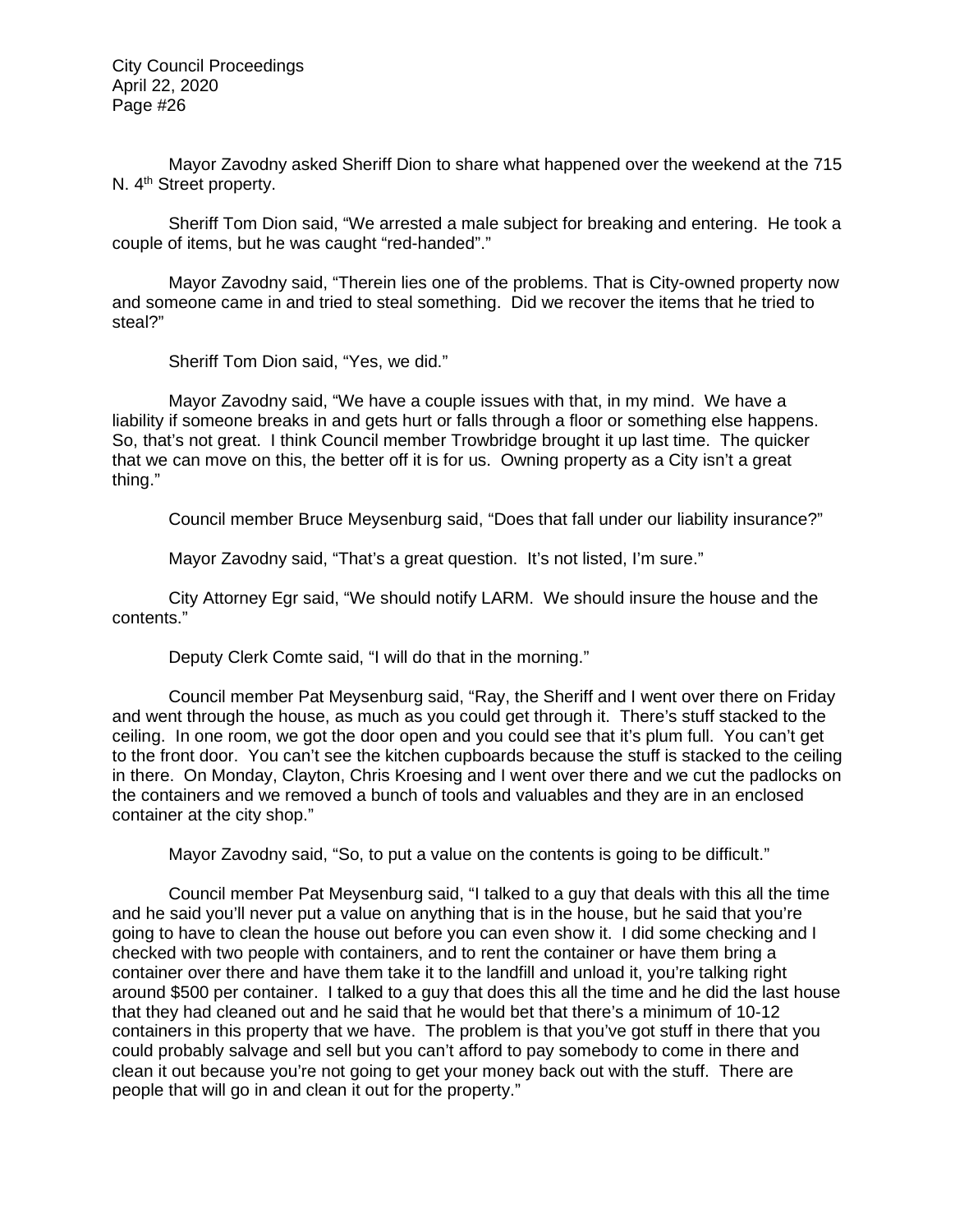Mayor Zavodny said, "That's why we need to have this discussion. Our ultimate goal here is to get the house sold and put back on the tax rolls for a better value and have that eyesore removed because of the nuisance that it created."

Council member Pat Meysenburg said, "Clayton told me today that he's had two people call him that are interested in the property."

Council member Kobus said, "Can't the city employees haul the stuff out of the house? They have four dump trucks."

Council member Pat Meysenburg said, "I talked to the employees and they said that they really don't want anything to do with touching any of that."

Mayor Zavodny said, "Ok. Help me, because I haven't been in there."

Council member Pat Meysenburg said, "There's guys that will come in and clean it out for the contents."

Council member Trowbridge said, "Salvage type of operations."

Council member Pat Meysenburg said, "I've talked to two of them and they both said they would be interested in it."

Mayor Zavodny said, "Ok. But, I'm wondering, legally, if we are allowed to do that."

City Attorney Jim Egr said, "I think we are. We bought the house and they had all of their notices."

Mayor Zavodny said, "I should have clarified. For the City to dispose of property that belongs to them, it has to be auctioned or a bid process."

City Attorney Egr said, "Yes. That's correct."

Mayor Zavodny said, "So, do we do a bid process for removing it?"

Council member Trowbridge said, "Why don't we do a bid for salvage removal and it may be a bid…."

Council member Pat Meysenburg said, "The two guys that I talked to today said that they'd do it for salvage removal. The City has to pay the cost of getting rid of the junk but they come in and they clean it all out and what you're doing is, they're getting their labor for the stuff that they're getting out of it."

Mayor Zavodny said, "But, they're cherry picking then, they're taking everything of value and then we have the expense of getting rid of the junk anyway. Part of me says, do you consider the whole thing junk and haul it all off and consider that the expense of cleaning it out? I think that this trying to figure out what's worth it and what's not is going to take time and I don't know if it's worth that."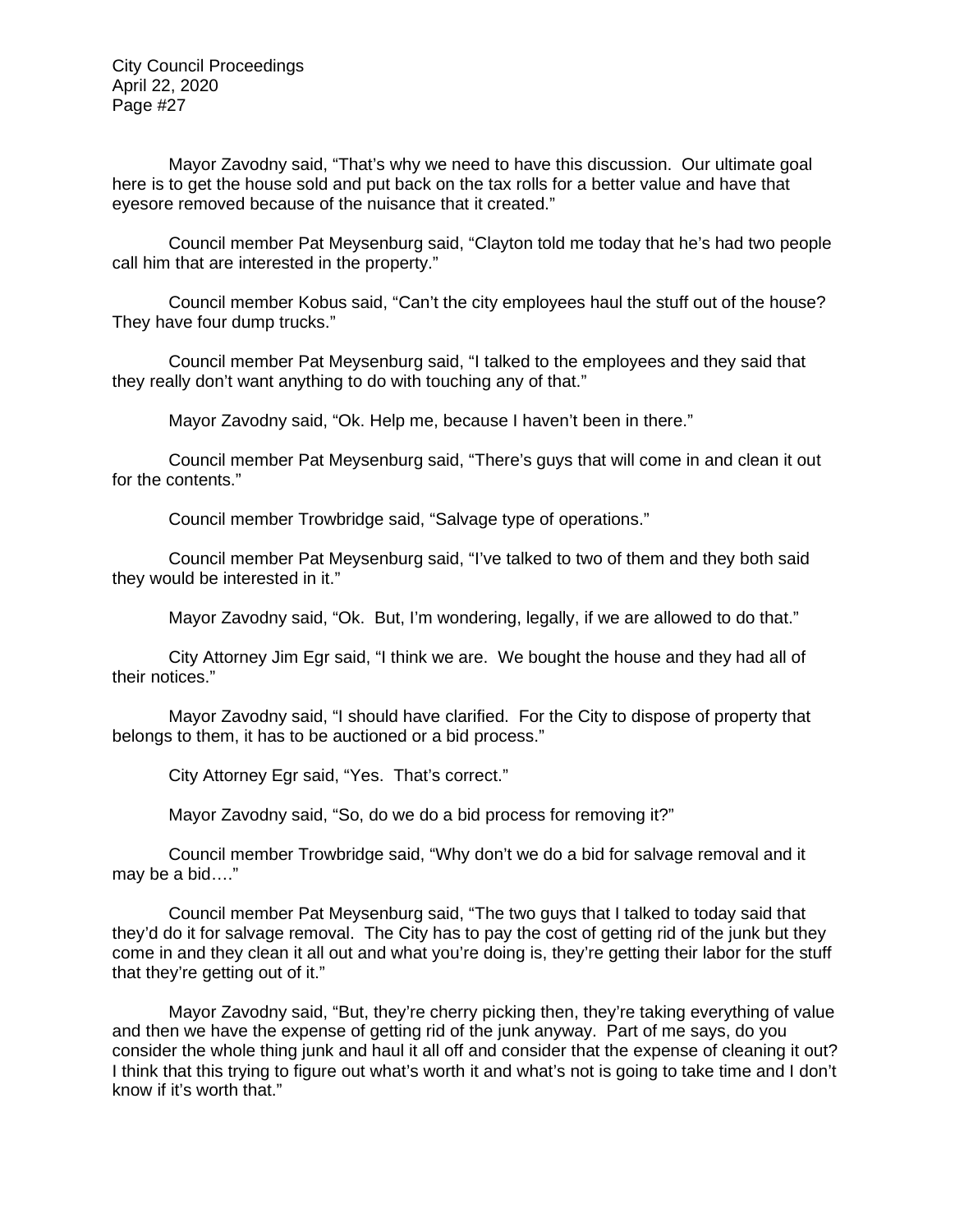Council member Trowbridge said, "Until we know what the salvage number is to make that house become empty, how much is it going to cost, then we can assess, can we get rid of it ourselves for less money and I'm doubting that we can."

Mayor Zavodny said, "Here's how I think you need to bid that, someone may bid zero and someone may say I'll give you \$100, if they think they can do it and take everything out. It becomes a math problem at this point. What's our best bid?"

Building Inspector Ray Sueper said, "We just did some work on construction and had dumpsters and you're going to probably spend about \$6,000 on dumpsters."

Mayor Zavodny said, "I can factor that in. Let's say that it's \$6,000. \$90,000 is what we paid for the house and we have another \$6,000 in our basis number, so now we have \$96,000 into that at a minimum plus other expenses that we have to factor in. So, knowing that there might be some issues with the basement, when it's all cleaned out, what are we going to be able to get for that thing?"

Council member Trowbridge said, "We had three professional appraisers tell us that we can get \$90,000 and that included both lots. What do we get if we split out the west lot? I think we need to approach it from a piece meal factor and have an inflow of revenue from different sources."

City Attorney Egr said, "Pat, what did you say that those people would do that you talked to?"

Council member Pat Meysenburg said, "They would come in and clean it out for the salvage, but you have to supply them with dumpsters to put the junk in."

Mayor Zavodny said, "I don't see where that benefits us."

Council member Pat Meysenburg said, "Because, if there is anything in there to salvage, if you throw it away, then you have to pay dump fees for that too. They get their labor for cleaning it out from the salvage stuff."

Council member Bruce Meysenburg said, "The two people that were interested in it, is there any interest that they would take the house as is?"

City Administrator Keller said, "Absolutely."

Mayor Zavodny said, "But, how much are they willing to pay for the house, as is?"

Council member Pat Meysenbug said, "You're not going to get anyone to take that house for \$96,000 the way it sits. They're going to open the back door to that house and they're going to say that you're nuts."

Council member Trowbridge said, "I don't think that you can get fair value for the house until it is empty."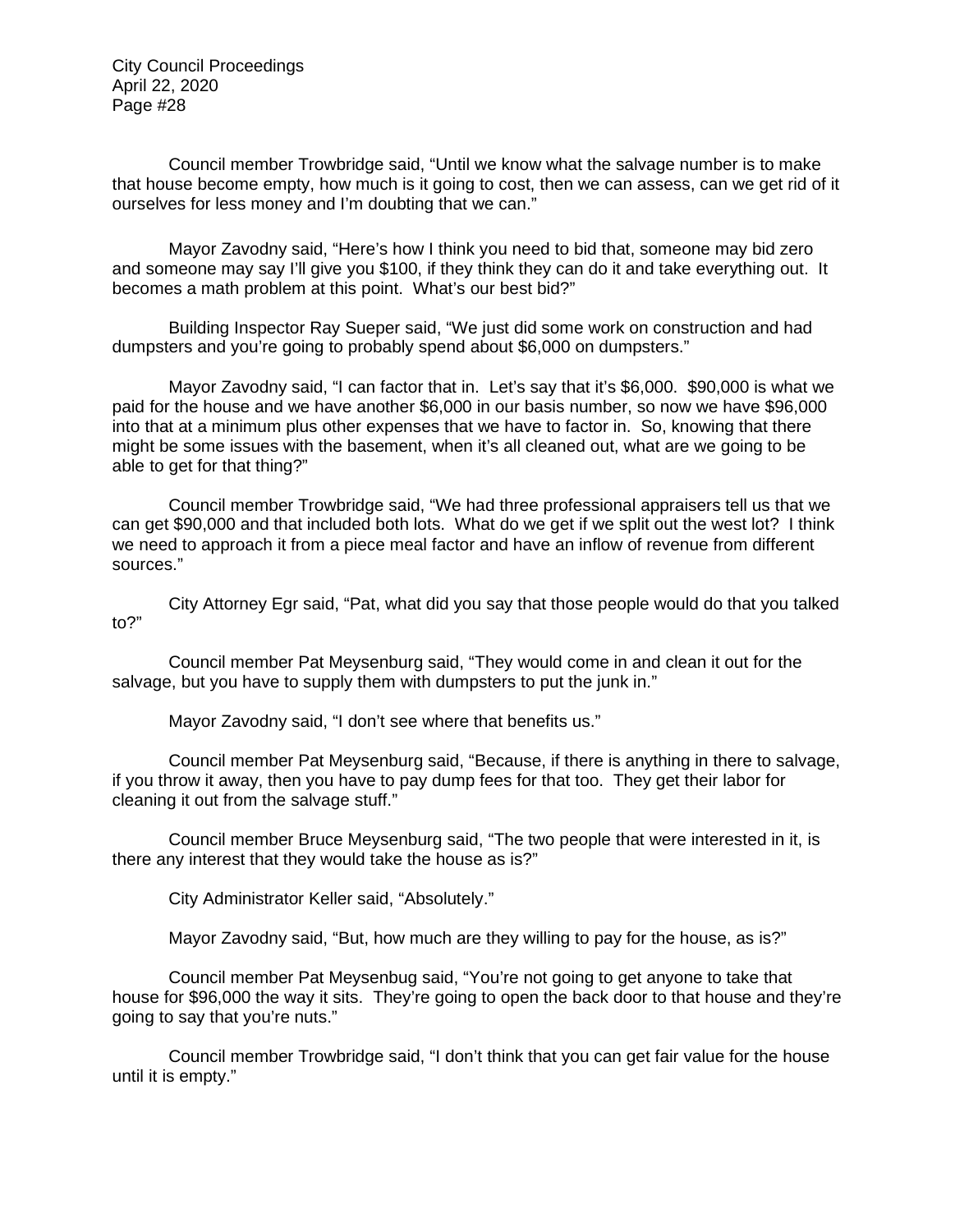Council member Kobus said, "How much does the City have in it total?"

City Administrator Keller said, "Well over \$100,000."

Mayor Zavodny said, "Did you go through the old Wiebe shop?"

Council member Pat Meysenburg said, "Yes. We went through that on Monday and it's probably three-fourths full."

Mayor Zavodny said, "What condition is that structure?"

Council member Pat Meysenburg said, "The structure is in good condition. It's repairable."

Council member Kobus said, "What are you going to do with the second lot?"

Council member Pat Meysenburg said, "We're going to sell it separately, aren't we?"

Mayor Zavondy said, "It's a corner lot."

Council member Pat Meysenburg said, "You'll get a lot more if you sell it separately. Those corner lots are bringing between \$32,000 to \$35,000 now. There's a corner lot that just sold the other day for \$46,000."

Mayor Zavodny said, "Can we use City employees, from a couple of different departments, a couple of days to clean up the outside so the grounds look better? I don't expect them to go in the house and do stuff at this point."

Council member Pat Meysenburg said, "The extra lot has two dead trees on it. One of them is up in the power lines."

Mayor Zavodny said, "Can't our guys go and take care of all of the stuff on the grounds? They can haul it off and clean it up. I think we should do that and then we need to figure out what to do with the inside and if we want to do bids for the contents. But, we have to be careful so they don't take any ornate woodwork or anything. Just the personal items and nothing that's part of the structure. If we're going to agree, let's advertise for bids."

Council member Pat Meysenburg said, "I can take these two guys over there and see what they think."

Mayor Zavodny said, "I got a call from the guy that's interested in the house and I told him that if he sees the Sheriff to tell him that he has permission to walk around the outside of the house. He can't go inside but he can look around. People who are interested in it need to have the opportunity to look at it. We can't even show them our property."

Council member Pat Meysenburg said, "No! Not the way it is right now."

Mayor Zavodny said, "We'll have to advertise for bids to clean it out. What's the deal with the basement and the foundation?"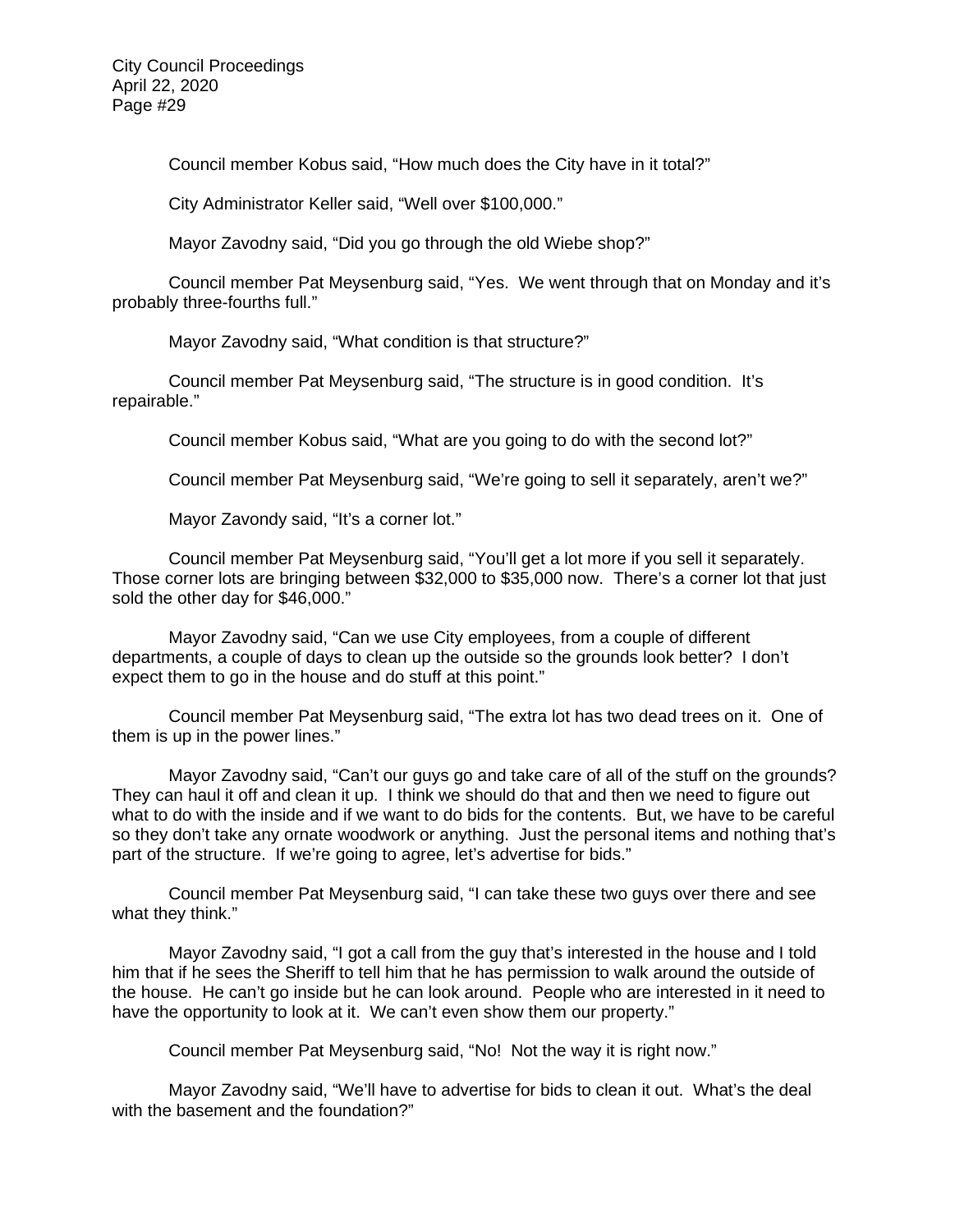Building Inspector Ray Sueper said, "It's useable as is. It's got a dirt floor with brick placed in several spots. There's a giant boiler. It's a monster boiler system in the basement that takes up a good portion of the room down there."

Mayor Zavodny said, "Is it wrapped in asbestos?"

Council member Pat Meysenburg said, "I don't think so. I don't think it was."

Mayor Zavodny said, "Do you think the foundation is sound?"

Building Inspector Ray Sueper said, "I think it's useable. It may need some grade work around the outside."

Mayor Zavodny said, "Is there roof damage, water damage?

Building Inspector Ray Sueper said, "Yeah. I think from when the contractors were there six months ago, the drywall skin on the ceiling had collapsed, about half of a room's worth and it was stained. I think it was popcorn ceiling."

Council member Trowbridge said, "Alan, we need to remember that in the last two years, we've had two bids, sight unseen, at \$150,000."

Mayor Zavodny said, "I know. How do you want to proceed?"

Council member Trowbridge said, "Why don't we do what Pat suggested and search for salvage people as long as they understand that it's the property inside the house only. We're not salvaging the woodwork."

Council member Pat Meysenburg said, "Right. I did get two people call me about the pickup. They want to know if we're going to sell the pickup. They offered us \$500 salvage price for it."

Mayor Zavodny said, "So, let's have our City crews clean up the outside and take care of those trees. Secondly, let's advertise for bids for the personal property and what I would want to stipulate is, if Pat and Skip are willing to, go through with people and tell them what goes and what stays. Do you know what I mean?"

Council member Pat Meysenburg said, "I'll be in charge."

Mayor Zavodny said, "Let's advertise for bids to salvage. The bid is whoever comes up with the highest bid to do that for us. For example, I want \$100 for the rights to take everything out of there. Some people may say zero."

Council member Trowbridge said, "Knowing full well that it could be negative."

Mayor Zavodny said, "That means cleaning it out."

Building Inspector Ray Sueper said, "They need to supply us with an insurance certificate for being on the property."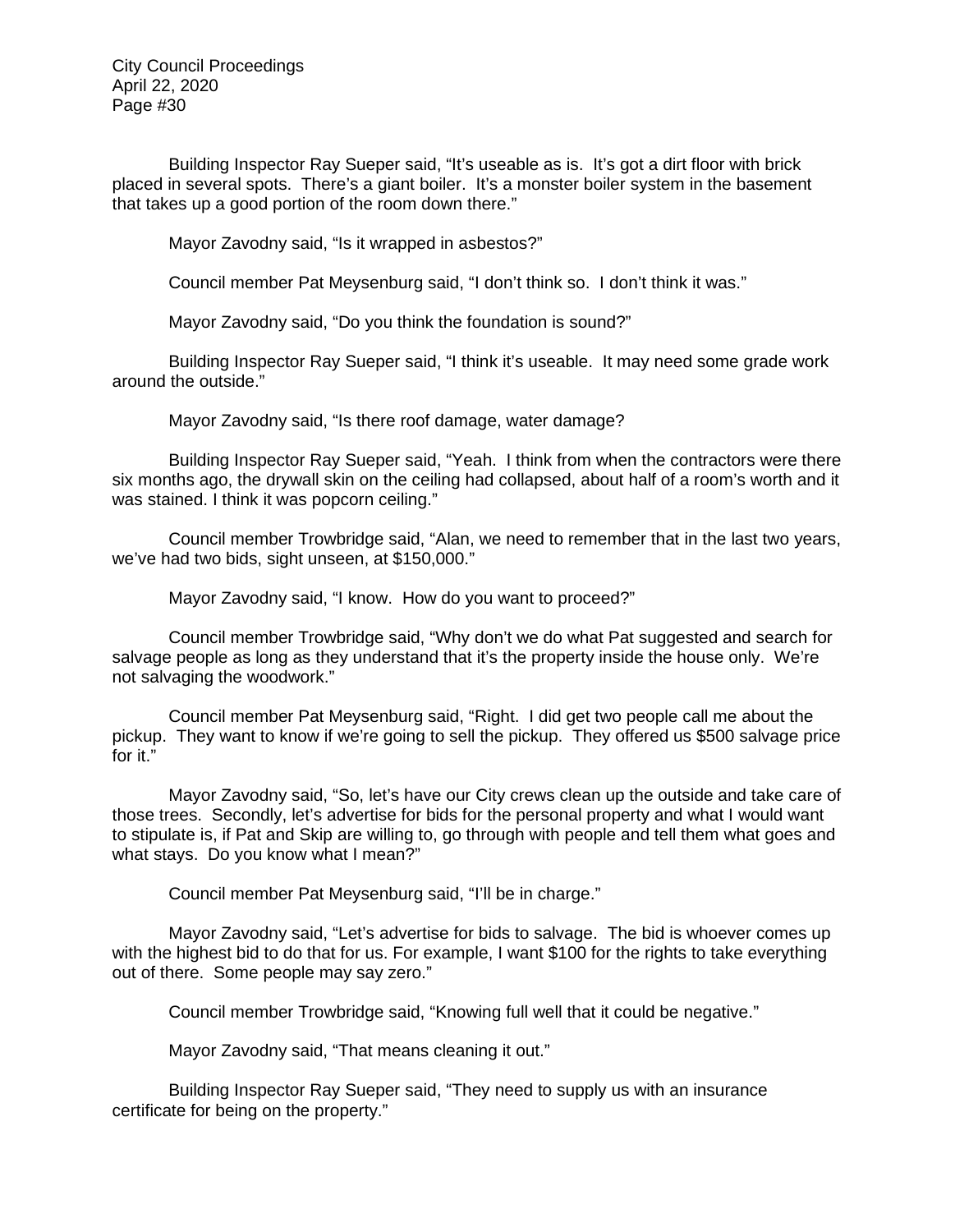Mayor Zavodny said, "Let's authorize our City crews to clean up the grounds and what do you want to do for a timeframe? So, we advertise for a couple of rotations of the Banner and have a completion date of what? How long is it going to take to go through all of that stuff?"

Council member Pat Meysenburg said, "It's going to take a good month."

Council member Trowbridge said, "We need a picture of that old house so we have people beyond this area be able to see it."

Mayor Zavodny said, "With advertising and everything, do you want to give them until June  $30<sup>th</sup>$  to get it cleaned out? By the time we advertise and accept a bid, it will be almost the end of May. So, in the bid let's say that all contents must be out of the house and outbuildings, as designated by Pat and Skip, by June 30<sup>th</sup>."

Council member Kobus said, "I can see if I can get a better rate at the landfill for dumping fees."

Mayor Zavodny said, "See what you can do. We're going to need that. Make sure that the people bidding know that they're going to have the expense of dumping it. That's their expense. They are bidding on the whole thing so they need to figure out what is valuable and what is not. We could set the mower and the pickup aside and have bids for those separately."

Council member Kobus made a motion to have the City crews clean up the outside of the property at 715 N.  $4<sup>th</sup>$  Street, and to take bids for the removal of the contents of the house and outbuildings, at no expense to the City, to be completed by June  $30<sup>th</sup>$ , and to have Council members Pat Meysenburg and Dana Trowbridge be in charge of the cleanup of the property. Council member Bruce Meysenburg seconded the motion. Voting AYE: Council members Kobus, Pat Meysenburg, Bruce Meysenburg, Trowbridge and Vandenberg. Voting NAY: None. Council member Hotovy was absent.

Mayor Zavodny gave an update on the guidelines regarding the COVID-19 pandemic.

Mayor Zavodny said, "You may or may not have seen that the "Relay for Life" was cancelled. I've heard rumors that the governor would like our swimming pool to not be open until July 15<sup>th</sup>. I think that the Four Corners Health Department believes that will be the date. I'm going to go on record right now as saying if that is the case that we ought to very seriously consider not even operating this year. How would we staff it? If we make the call now, we allow those people an opportunity to find jobs elsewhere. Nebraska is on the list to lessen the restrictions around June  $8<sup>th</sup>$ . I catch heck on this, two to three times per week, over the fact that we closed the ball fields. I understand that people have differing points of view on this. I think that with the community that we have that we need to error on the side of caution. If it gets here and starts to move through our population, I think that we're naïve to think that we don't have a very vulnerable population, both age-wise and the conditions that exist. So, you may not get it, but wait until it ravages through one of our nursing homes. You could see 50% mortality rate and that's not acceptable. So, the ball field will remain closed until further notice. I'm also recommending that we keep our library closed until further notice. May 6<sup>th</sup> is when our directed health measures expire for salons, but I have every reason to believe that they will continue. I think that we need to do what the State decides to do because we do not have a meeting between now and then. As of May  $4<sup>th</sup>$ , hospitals can resume elective surgeries to help their